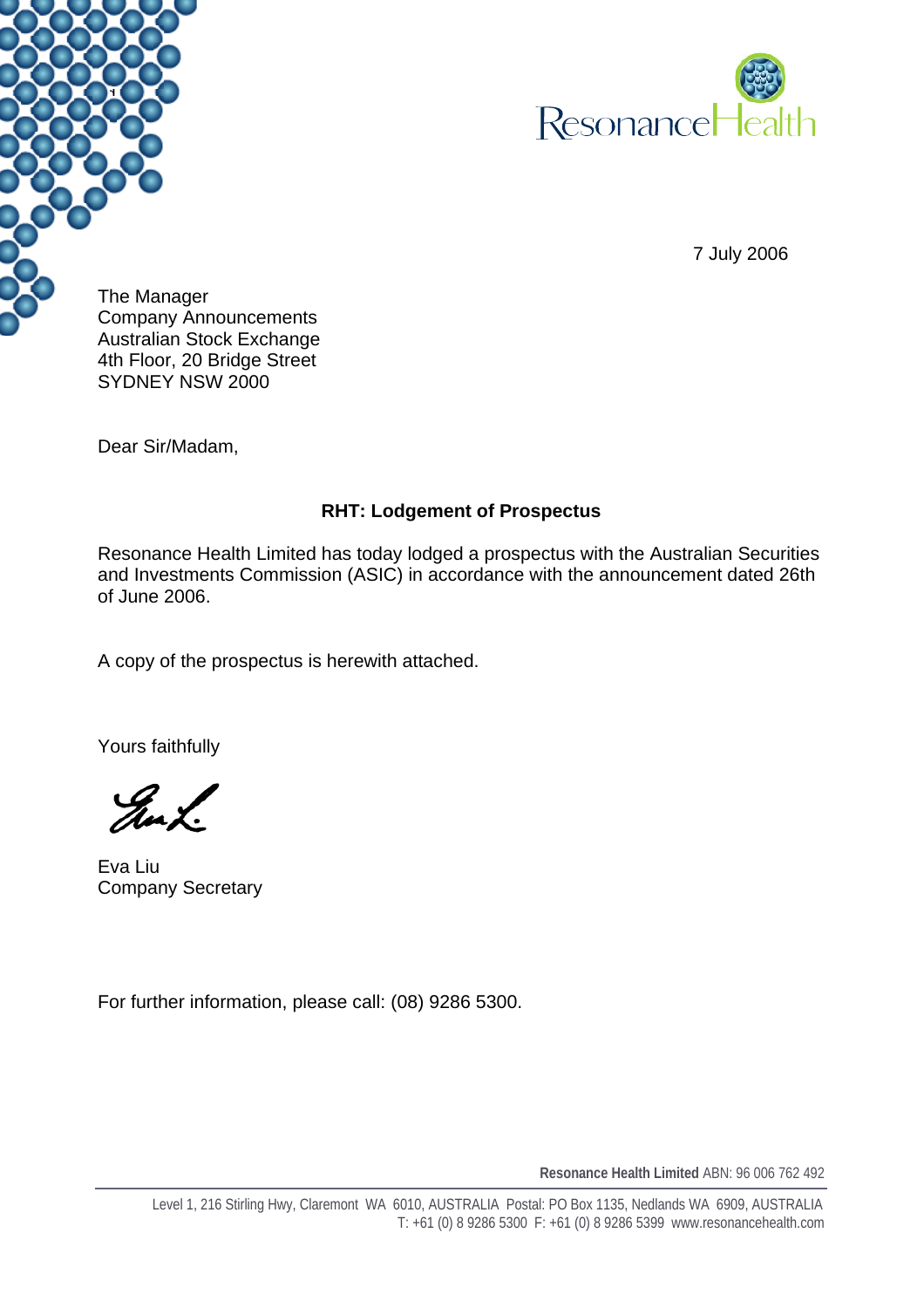# **RESONANCE HEALTH LIMITED ABN 96 006 762 492**

# **PROSPECTUS 2006**

For a non-renounceable entitlements offer of 3 New Shares for every 4 Shares held at an application price of two cents per New Share to raise up to \$3.06 million

Investment in Securities offered by this Prospectus should be considered speculative. This Offer is not underwritten and will not proceed unless Resonance receives aggregate subscriptions of \$1.5 million including from the placement of any shortfall.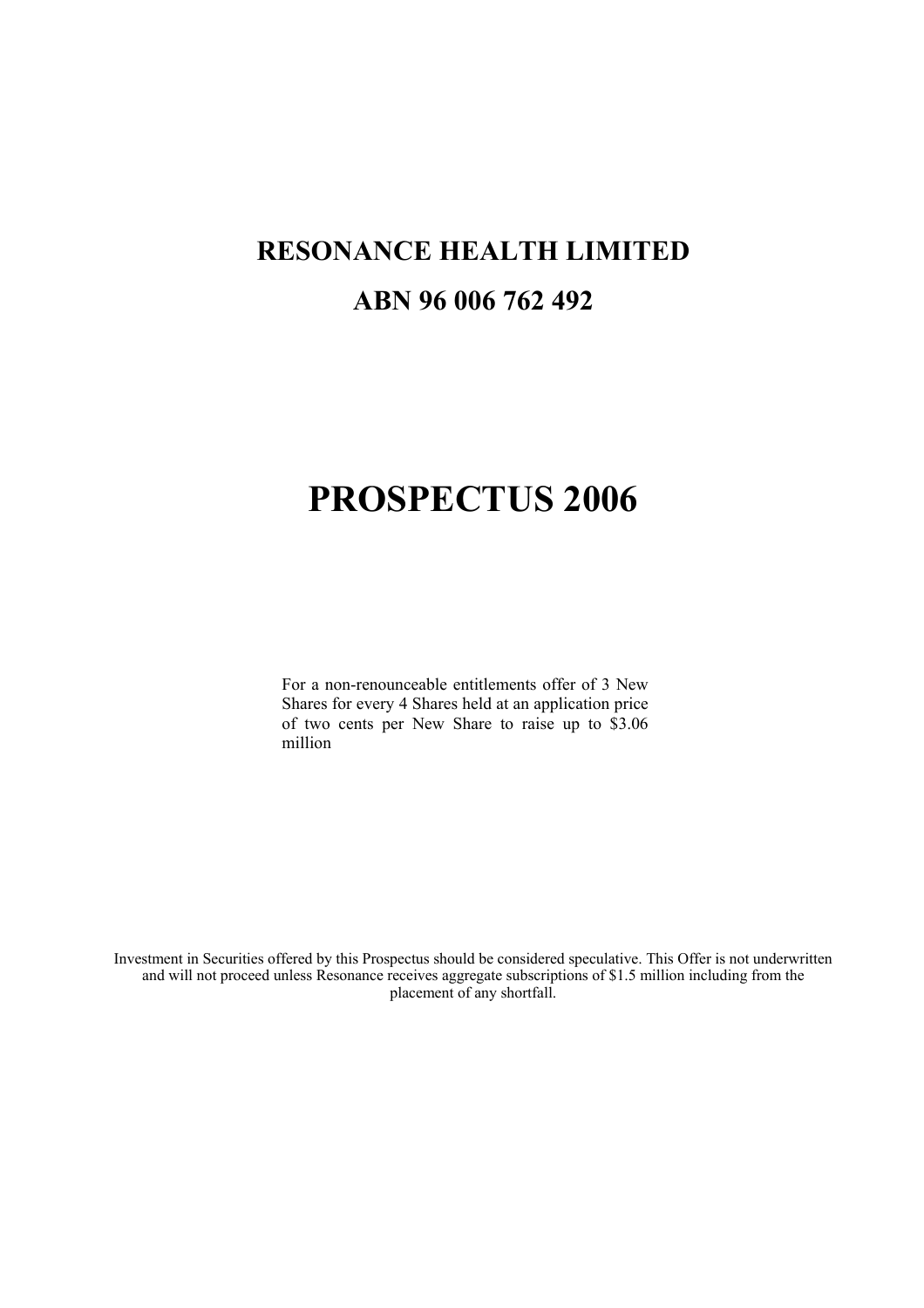#### **IMPORTANT NOTICE**

This Prospectus is dated 7 July 2006. A copy of this Prospectus has been lodged with ASIC on that date. ASIC takes no responsibility for the contents of this Prospectus.

No Shares will be issued or allotted on the basis of this Prospectus later than 13 months after the date of this Prospectus.

Resonance has applied to ASX for quotation of the New Shares. ASX takes no responsibility for the contents of this Prospectus. The fact that ASX may quote the New Shares is not to be taken in any way as an indication of the merits of Resonance.

Before deciding to invest in Resonance, you should read and understand the entire Prospectus and, in particular, in considering Resonance's prospects, you should consider the risk factors that could affect Resonance's performance. You should carefully consider these factors in light of your personal circumstances (including financial and taxation issues) and seek advice from your professional adviser before deciding to invest. Investing in Resonance involves risks. See 'Risk Factors' in Section 5 for a discussion of certain risk factors that you should consider before deciding to invest in Resonance.

No person is authorised to give any information or to make any representation in connection with the Offer that is not contained in this Prospectus or has not been released to ASX with the authorisation of Resonance.

The Entitlement and Acceptance Form accompanying this Prospectus is important. Please refer to the instructions in Section 4 of this Prospectus regarding the acceptance of your Entitlement. Applications can only be submitted on a valid Entitlement and Acceptance Form that is only available with this Prospectus.

#### **Restrictions on distribution**

This Prospectus does not constitute an offer or invitation in any place in which, or to any person to whom, it would not be lawful to make such an offer or invitation. No action has been taken to lodge this Prospectus in any jurisdiction outside of Australia or to otherwise permit a public offering of New Shares in any jurisdiction outside Australia. This Prospectus is not to be distributed in, and no offer of Shares is to be made in, countries other than Australia and New Zealand.

Neither the Entitlements nor the New Shares have been or will be registered under the US Securities Act of 1933 and may only be offered, sold or resold in, or to persons in, the United States in accordance with an available exemption from registration. Accordingly, this Offer is not being made in the United States and Entitlements will not be distributed to holders of Shares with registered addresses in the United States. In addition, Entitlements may not be exercised by any Shareholder who cannot make the representation and warranty contained in the Entitlement and Acceptance Form to the effect that it is not in the United States and is not acting for the account or benefit of a person in the United States (subject to certain exceptions) or, if applicable, who does not agree to the restrictions on resale in, or to persons in, the United States specified therein.

It is the responsibility of any Applicant to ensure compliance with any laws of a country relevant to their Application. Return of a duly completed Entitlement and Acceptance Form will be taken by Resonance as a representation that there has been no breach of such laws, that the Applicant is an Eligible Shareholder and that the Applicant is physically present in Australia or New Zealand.

Shareholders outside Australia and New Zealand should refer to Section 1.11 of this Prospectus for details of these restrictions.

#### **General**

This Offer is non-renounceable so Entitlements may not be sold and if you decide not to take up your Entitlements they will lapse and form part of the shortfall.

Individual applicants are responsible for determining their allocations of New Shares before trading in them. Eligible Shareholders trade New Shares before receiving confirmation of their allocation at their own risk.

Shareholders who take no action in respect of their Entitlements will receive no benefits. An Entitlement and Acceptance Form is enclosed with this Prospectus.

#### **Prospectus availability**

This Prospectus is available in electronic form at www.resonancehealth.com and www.asx.com.au only for persons within Australia. Persons who access the electronic form of this Prospectus must ensure that they download and read the entire Prospectus.

A printed copy of this Prospectus is available free of charge by calling Advanced Share Registry Services on (08) 9389 8033.

#### **Definitions and glossary, financial amounts and time**

Definitions of certain terms used in this Prospectus are contained in Section 7. All references to currency are to Australian dollars and all references to time are to Perth time, unless otherwise indicated.

#### **Enquiries**

For further information in relation to the Offer, please call Resonance's Company Secretary on (08) 9286 5300.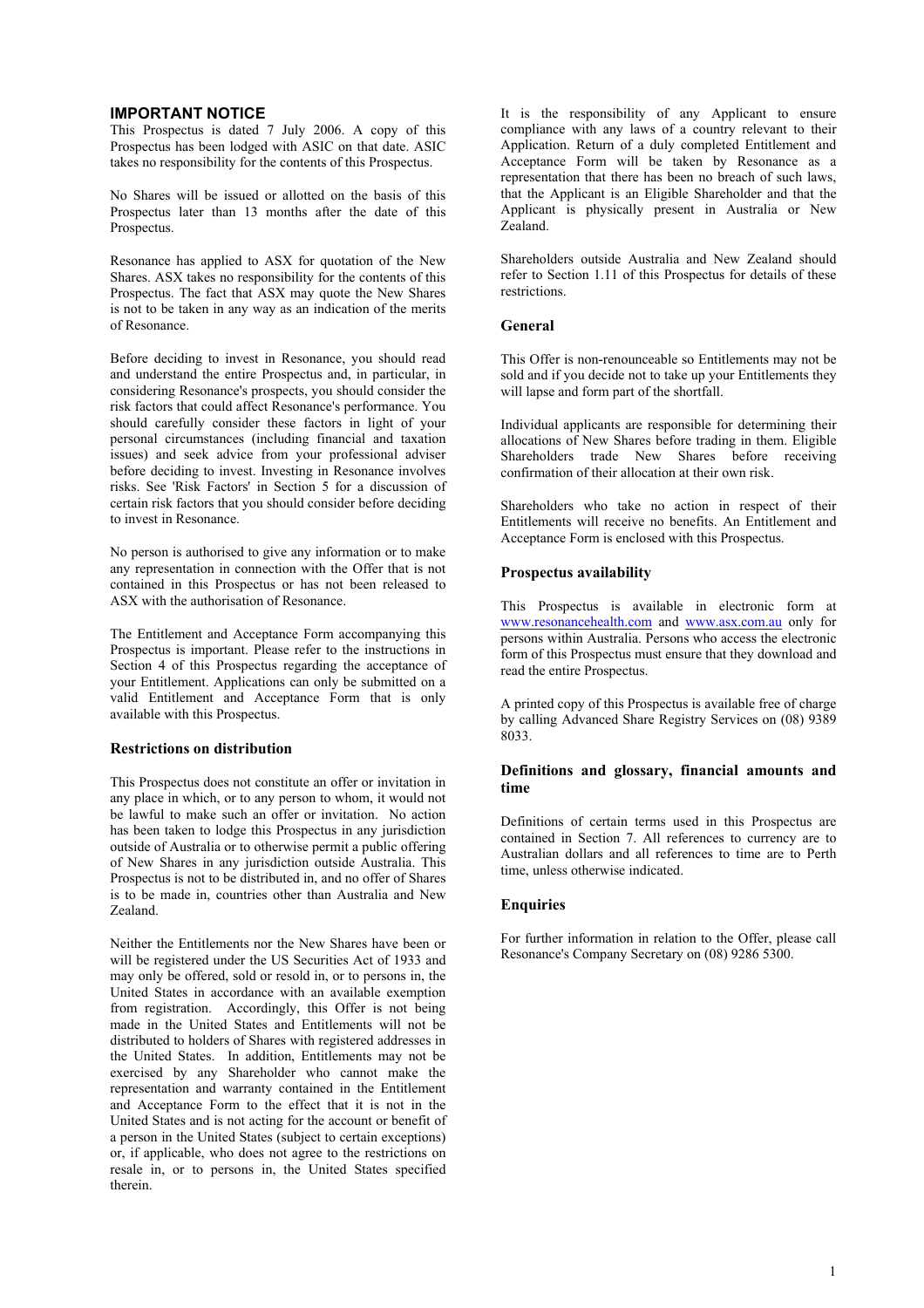# **TABLE OF CONTENTS**

| 1.               |  |
|------------------|--|
| 2.               |  |
| 3.               |  |
| 4.               |  |
| 5.               |  |
| 6.               |  |
| $\overline{7}$ . |  |
| 8.               |  |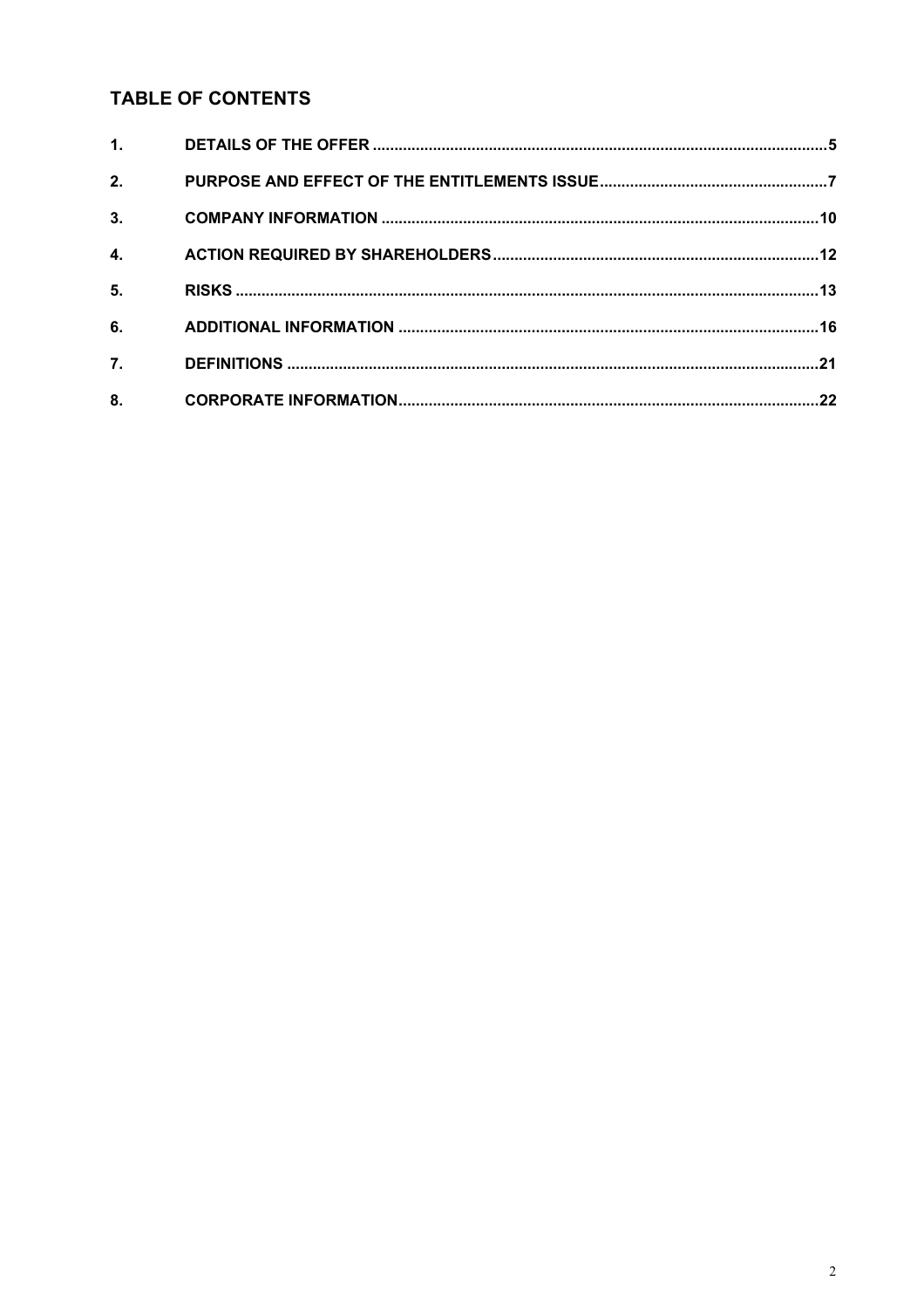# **IMPORTANT DATES**

| Entitlements Issue Announced                                       |    | 26 June 2006   |
|--------------------------------------------------------------------|----|----------------|
| Shares trade "ex-entitlements"                                     | ÷. | 11 July 2006   |
| Record Date to determine Entitlements under the Entitlements Issue | ÷. | 17 July 2006   |
| Prospectus and Entitlement and Acceptance Form despatched          | ÷. | 18 July 2006   |
| Closing Date for acceptances                                       |    | 1 August 2006  |
| Allotment and issue of New Shares                                  |    | 10 August 2006 |
| Despatch of shareholding statements for New Shares                 |    | 10 August 2006 |
| Trading of New Shares expected to commence                         |    | 11 August 2006 |
|                                                                    |    |                |

This timetable is indicative only and subject to change. The Directors generally reserve the right to vary these dates, including the Closing Date without prior notice. The Directors also reserve the right not to proceed with the whole or part of the Offer any time before allotment. In that event, the relevant Application Money will be returned without interest.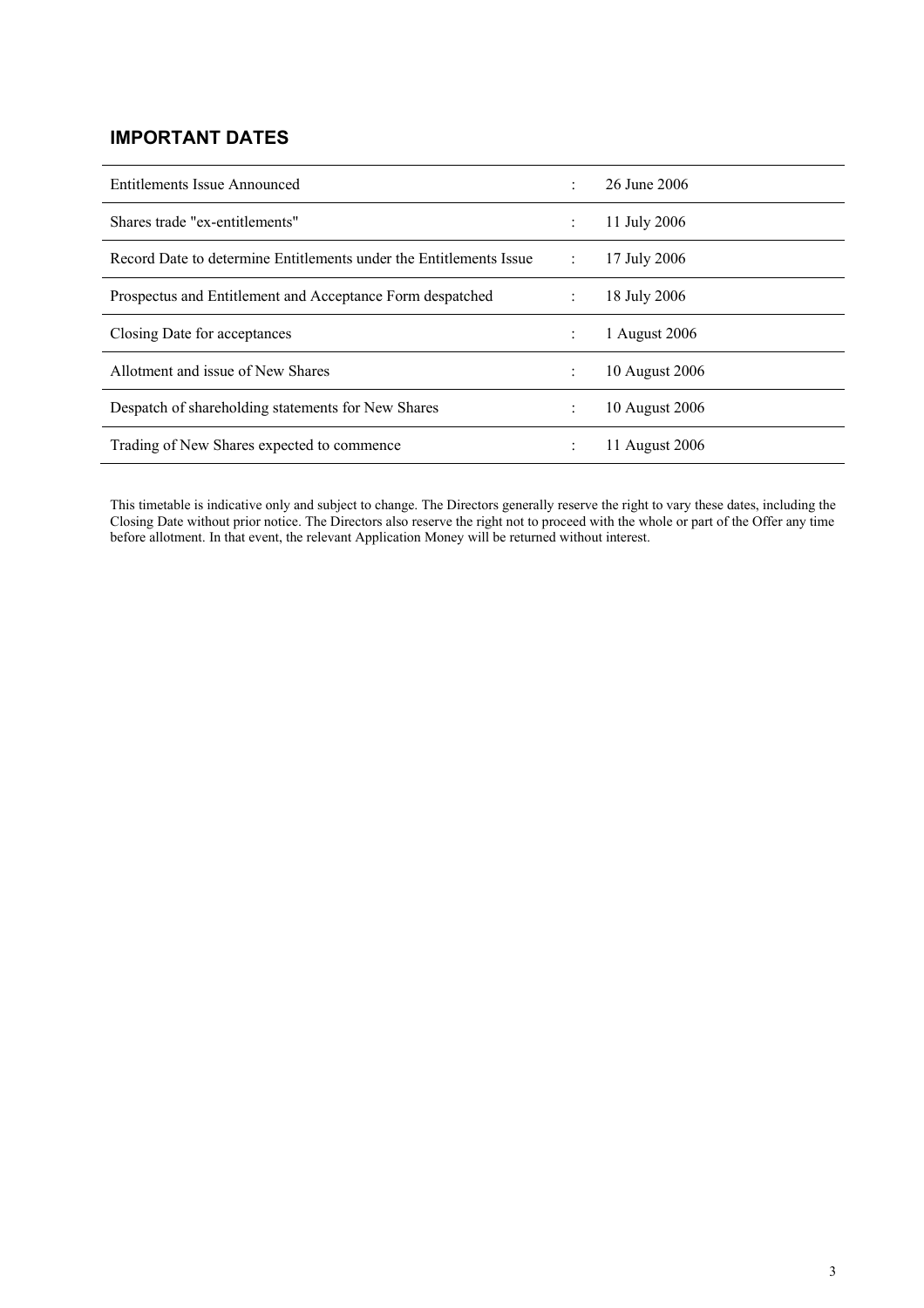# **LETTER FROM THE CHAIRMAN**

Dear Shareholder,

Your Directors are pleased to offer you an opportunity to participate in Resonance's non-renounceable Entitlements Issue.

In summary, this is a 3 for 4 Entitlements Issue of New Shares at an issue price of two cents per New Share. If fully subscribed, and excluding the effect of vested options which may be exercised before the Record Date, it will result in the issue of at least 153,455,820 New Shares, raising approximately \$3.06 million.

The Entitlements Issue is not underwritten and will only proceed if the Company receives subscriptions for New Shares with an aggregate subscription amount of at least \$1.5 million before costs.

The Company has incorporated a top up facility whereby Eligible Shareholders may apply for additional New Shares in excess of their Entitlement at the same price. To the extent there is any shortfall under the Entitlements Issue, the Company may seek to place any shortfall with institutional and sophisticated investors chosen by the Company.

The funds raised will increase the Company's cash and will primarily assist us to commence full development of the Company's non-invasive liver fibrosis test, known as FibroScreen™. Proceeds will also be used to meet costs associated with the Offer, cover corporate overheads and provide working capital for up to 18 to 24 months (see section 2.2 for more details).

The Company continues its negotiations in relation to the potential acquisition of a US-based anatomical pathology business as disclosed to the market on 20 April 2006. A summary of the current status of negotiations is contained in Section 3.4. Due to the potential size of any such acquisition, it will be subject to the approval of shareholders of the Company at the relevant time.

Your Directors draw your attention to the courses of action available to you as set out in Section 4. Your Entitlement to New Shares is set out on the accompanying Entitlement and Acceptance Form.

Your Directors also draw your attention to Section 5, Risks, and ask that you carefully consider the potential risks outlined before making an investment under this Prospectus.

The proceeds of the Entitlements Issue will enhance the future of the Company and on behalf of the Board, I invite you to consider the contents of this Prospectus and encourage you to participate in the Entitlements Issue.

Yours sincerely,

Gary W. Pace, PhD, Chairman

7 July 2006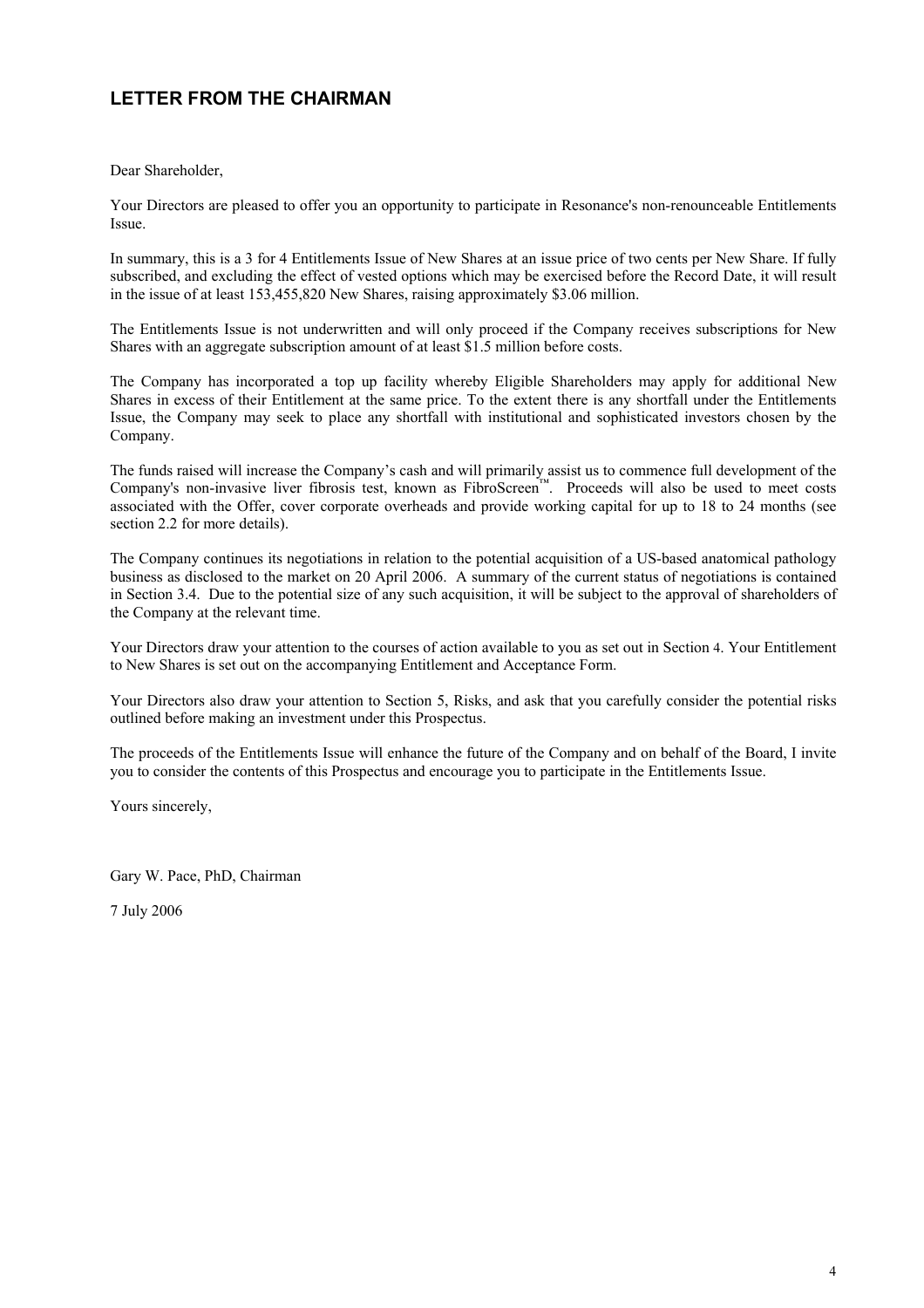#### **1. DETAILS OF THE OFFER**

## **1.1 Description of the Offer**

Resonance is offering, by way of a 3 for 4 nonrenounceable Entitlements Issue, approximately 153,455,820 New Shares at an Application Price of two cents per New Share to each Eligible Shareholder to raise up to \$3.06 million (before costs).

#### **1.2 Offer is non-renounceable**

The Offer is non-renounceable, which means your Entitlement cannot be sold.

#### **1.3 Offer not underwritten**

The Offer is not underwritten and the minimum aggregate subscription amount sought to be raised is \$1.5 million before costs, inclusive of any amount received from the placement of any Shortfall Shares. If this amount is not reached the Company will refund Application Money without interest.

# **1.4 Entitlements**

Shareholders who are on the Company's Share Register at the close of business on the Record Date, being 5.00 pm Perth time on 17 July 2006 will be entitled to acquire 3 New Shares for every 4 Shares held at that time, at an Application Price of two cents per New Share.

Fractional entitlements will be rounded up to the nearest whole number of New Shares. For this purpose, holdings in the same name are aggregated for calculation of Entitlements. If Resonance considers that holdings have been split to take advantage of rounding, Resonance reserves the right to aggregate holdings held by associated Shareholders for the purpose of calculating Entitlements.

An Entitlement and Acceptance Form setting out your Entitlement to New Shares accompanies this Prospectus.

Eligible Shareholders may apply for Additional New Shares in accordance with Section 1.8.

Shareholders are not obliged to take up their Entitlements but those who do not do so will have their percentage shareholding in the Company diluted.

#### **1.5 Application Price**

The Application Price of two cents represents a discount of 39% to the closing price of Shares of 3.3 cents on 23 June 2006, being the last day of trading before the announcement of the Offer.

#### **1.6 Size of offer and use of proceeds**

Under the Offer, at least  $153,455,820<sup>1</sup>$  New Shares are being offered. If fully subscribed this Entitlements Issue will raise up to approximately \$3.06 million before costs. The Company will use the proceeds as set out in Section 2. It is expected that approximately \$75,000 will be applied to the expenses of the Offer if it is fully subscribed.

The Offer is not underwritten and the minimum aggregate subscription amount sought to be raised is \$1.5 million before costs.

# **1.7 Actions Required by Shareholders**

An explanation of the actions required by Shareholders is set out in Section 4.

#### **1.8 Applying for Additional New Shares**

Eligible Shareholders may, in addition to their Entitlement, apply for Additional New Shares regardless of the size of their present holding.

The Directors reserve the right in their absolute discretion to scale back or reduce to zero the number of Additional Shares applied for by any Eligible Shareholder and excess application money will be refunded without interest.

Further details of how to apply for Additional New Shares are set out in Section 4.

# **1.9 Allotment and Application Money**

All Eligible Shareholders who accept the Offer will receive their Entitlement in full, subject to the Company receiving valid Applications (including through the placement of any Shortfall Shares with institutional and sophisticated investors) equivalent to the minimum subscription amount of \$1.5 million.

New Shares will be issued only after all Application Money has been received and ASX has granted permission for the New Shares to be quoted. It is expected that New Shares will be issued on 10 August 2006 and trading of the New Shares on ASX is expected to commence on 11 August 2006.

 $\overline{\phantom{a}}$ 

<sup>&</sup>lt;sup>1</sup> There are 90,136,721 vested Options on issue which may be exercised before the Record Date although given their respective exercise prices are all significantly higher than the current market price of Shares the Directors believe it is unlikely that any Options will be exercised by this date. If, however, all vested Options are exercised before the Record Date the New Shares issued under the Entitlements Issue will increase by approximately 67,602,541. The Company will round up the number of New Shares to be issued under the Entitlements Issue to the nearest whole number in respect of each Shareholder. The actual number of New Shares is likely to increase but the amount of the increase is not able to be calculated as at the date of this Prospectus.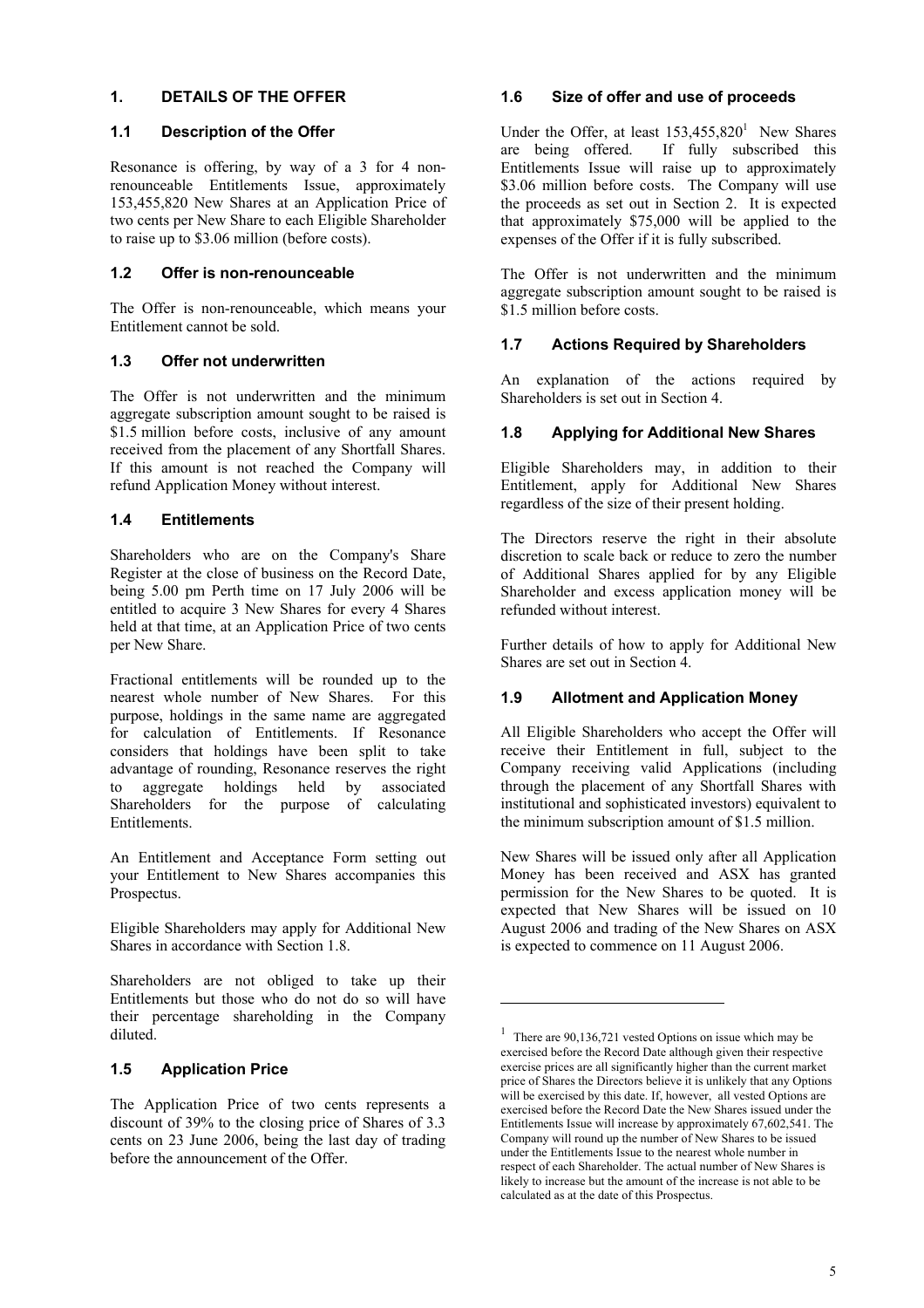All Application Money received before New Shares are issued will be held in a special purpose account. After Application Money is refunded (if required) and New Shares are issued to Applicants, the balance of funds in the account plus accrued interest will be received by Resonance.

The Company has applied for the quotation of all New Shares on ASX. If the New Shares are not quoted by ASX within three months after the date of this Prospectus (or any longer period permitted by law), Resonance will refund all Application Money in full.

# **1.10 Closing Date**

The closing date for acceptance of your Entitlement is 5.00 pm Perth time on 1 August 2006. The Company reserves the right to cancel the Entitlements Issue at any time before allotment.

# **1.11 Treatment of Overseas Shareholders**

The Offer in this Prospectus is not being extended to any Shareholder, as at the Record Date, whose registered address is not situated in Australia or New Zealand because of the small number of such Shareholders, and the cost of complying with applicable regulations in jurisdictions outside Australia and New Zealand. The Prospectus is sent to those Shareholders for information only.

The Offer contained in this Prospectus to Eligible Shareholders with registered addresses in New Zealand is made in reliance on the Securities Act (Overseas Companies) Exemption Notice 2002 (New Zealand). Members of the public in New Zealand who are not existing Shareholders on the Record Date are not entitled to apply for any New Shares.

Recipients may not send or otherwise distribute this Prospectus or the Entitlement and Acceptance Form to any person outside Australia (other than to Eligible Shareholders).

Neither the Entitlements nor the New Shares have been or will be registered under the US Securities Act of 1933 and may only be offered, sold or resold in, or to persons in, the United States in accordance with an available exemption from registration. Accordingly, this Offer is not being made in the United States and Entitlements will not be distributed to holders of Shares with registered addresses in the United States. In addition, Entitlements may not be exercised by any Shareholder who cannot make the representation and warranty contained in the Entitlement and Acceptance Form to the effect that it is not in the United States and is not acting for the account or benefit of a person in the United States (subject to certain exceptions) or, if applicable, who does not agree to the restrictions on resale in, or to persons in, the United States specified therein.

# **1.12 Rights attaching to New Shares**

From issue, the New Shares issued under this Prospectus will rank equally in all respects with existing Shares. Summaries of the important rights attaching to Shares as set out in the Company's Constitution are contained in Section 6 of this Prospectus.

# **1.13 Risk Factors**

There are a number of risk factors, both specific to Resonance and of a general nature, which may affect the future operating and financial performance of Resonance and the value of an investment in Resonance. These risk factors are discussed in more detail in Section 5 of this Prospectus and include the following:

- general risks associated with holding securities;
- share market conditions;
- commodity price volatility;
- economic factors;
- financial failure or default by joint venture counterparty;
- inability to raise capital;
- acquisition risks:
- general economic conditions;
- research and development risks;
- regulatory risks;
- intellectual property rights;
- reliance on key personnel;
- product liability and uninsured risks;
- uncertainty of future profitability;
- industry risks;
- ability to meet milestones; and
- speculative nature of investment in New Shares.

# **1.14 Placement of Shortfall**

The Company may place any Shortfall Shares with institutional and sophisticated investors known to the Company within three months after the Closing Date at the same issue price as under the Entitlement Issue. The Company may agree at its discretion to pay a procurement fee of up to 7% of the issue price, exclusive of GST, to any broker or third party who obtains a subscription for the new Shares on the Company's behalf in respect of the placement of any Shortfall Shares.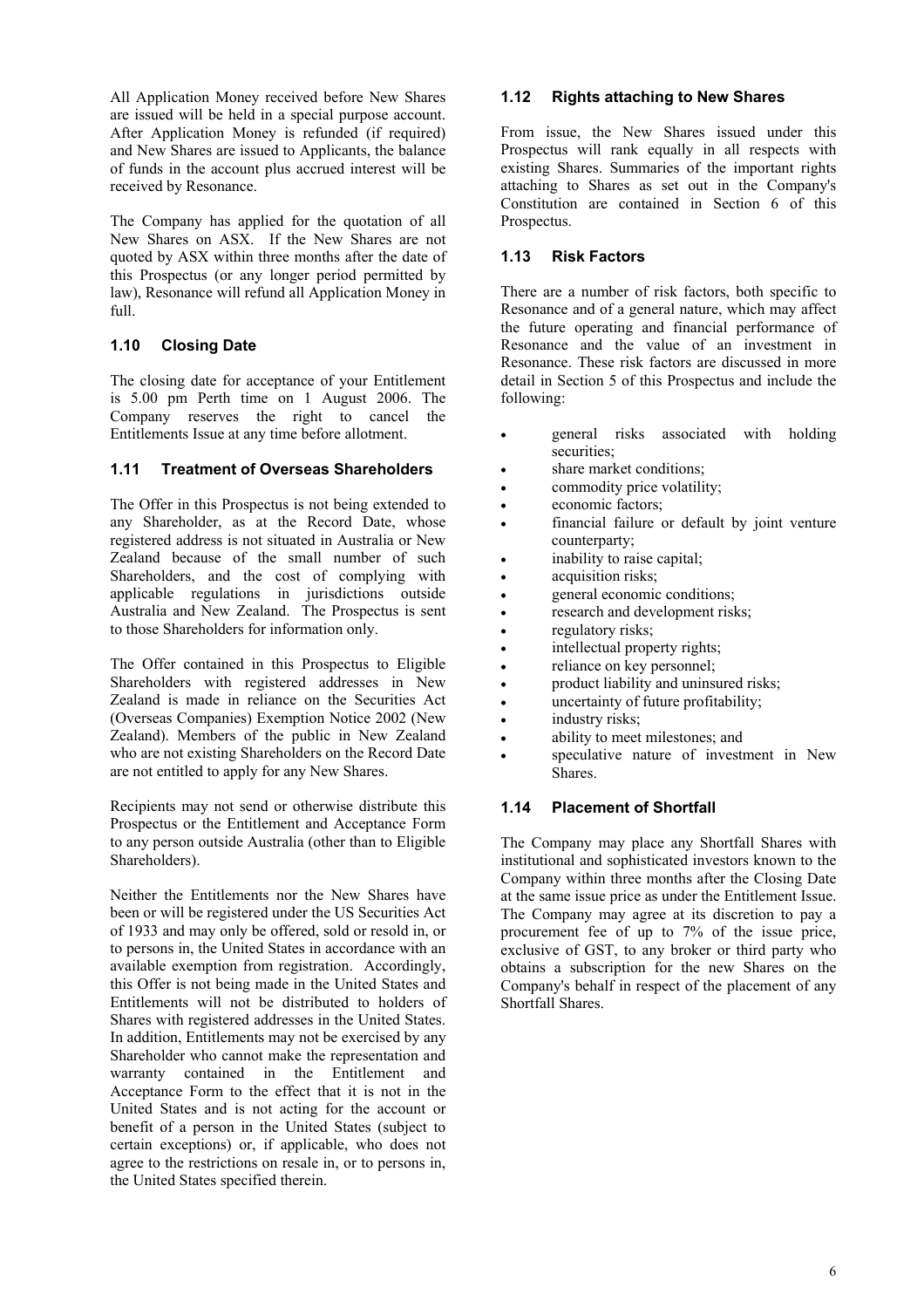#### **2. PURPOSE AND EFFECT OF THE ENTITLEMENTS ISSUE**

#### **2.1 Purpose of the Entitlements Issue**

The maximum amount able to be raised under this Entitlements Issue is approximately \$3.06 million before costs. The minimum subscription amount (including from the placement of any Shortfall Shares) is \$1.5 million and the Entitlements Issue is not underwritten.

The net proceeds of the Entitlements Issue will be used to:

- initiate full development of the Company's liver fibrosis test FibroScreen™;
- fund any revisions to its marketing and sales<br>plans for FerriScan<sup>®</sup> currently under plans for FerriScan<sup>®</sup> consideration; and
- cover corporate overheads and provide working capital and to meet costs associated with the Offer

#### **2.2 Allocation of proceeds**

If this Entitlements Issue is fully subscribed the Company expects to have approximately \$3.4 million of available funds on completion of the Entitlements Issue, including existing cash reserves.

In that event, it is the intention to apply the available funds in approximately the following proportions:

- 50% to clinical and regulatory expenses;
- 25% to research and development; and
- 25% to general working capital.

Further details in relation to the FibroScreen<sup>™</sup> product, which will be the primary focus of the research and development and clinical and regulatory work are outlined in section 3.

To the extent that:

- unforeseen technical development problems arise;
- future revenues from the sales of the Company's products do not eventuate; or
- the Entitlements Issue is less than fully subscribed; or
- there are delays in the regulatory approval processes for the Company's products,

the consequence of this could be that in time the Company's FibroScreen™ technology may be superseded by competitors and not be commercially viable.

Without taking into account any proceeds of the Offer, the Company currently has approximately \$500,000 of available funds which the Directors expect to be sufficient to fund the Company's operations for the next five to eight months, assuming sales revenue of FerriScan® consistent with that of recent months.

If this Entitlements Issue is fully subscribed the Directors expect that the increased available funds should be sufficient to fund the Company's operations for the next 18 to 24 months assuming sales revenue of FerriScan® consistent with that of recent months during that period. This will potentially allow the Company to achieve its objectives on FibroScreen™ and FerriScan®.

The Company currently generates sales revenue of approximately \$50,000 per month from sales of FerriScan® services and the Directors consider it is reasonable to assume this level of sales will continue for the next 18 to 24 months.

If this Entitlements Issue is undersubscribed by up to \$1.5 million (ie approximately the minimum subscription), it is the intention to apply the available funds in approximately the following proportions:

- 30% to clinical and regulatory expenses;
- 35% to research and development; and
- 35% to general working capital.

If this occurs the Directors would consider:

- seeking alternative sources of funding at an appropriate time when further demonstrable progress has been made; and
- seeking strategic alliances to assist with the Company's commercialisation and ongoing research aims.

#### **2.3 Effect of the Entitlements Issue**

The principal effects of the Entitlements Issue will be to:

increase the Company's cash reserves by approximately \$3.06 million (assuming that the Offer is fully subscribed) before taking into account the costs of the Entitlements Issue (see section 6.11);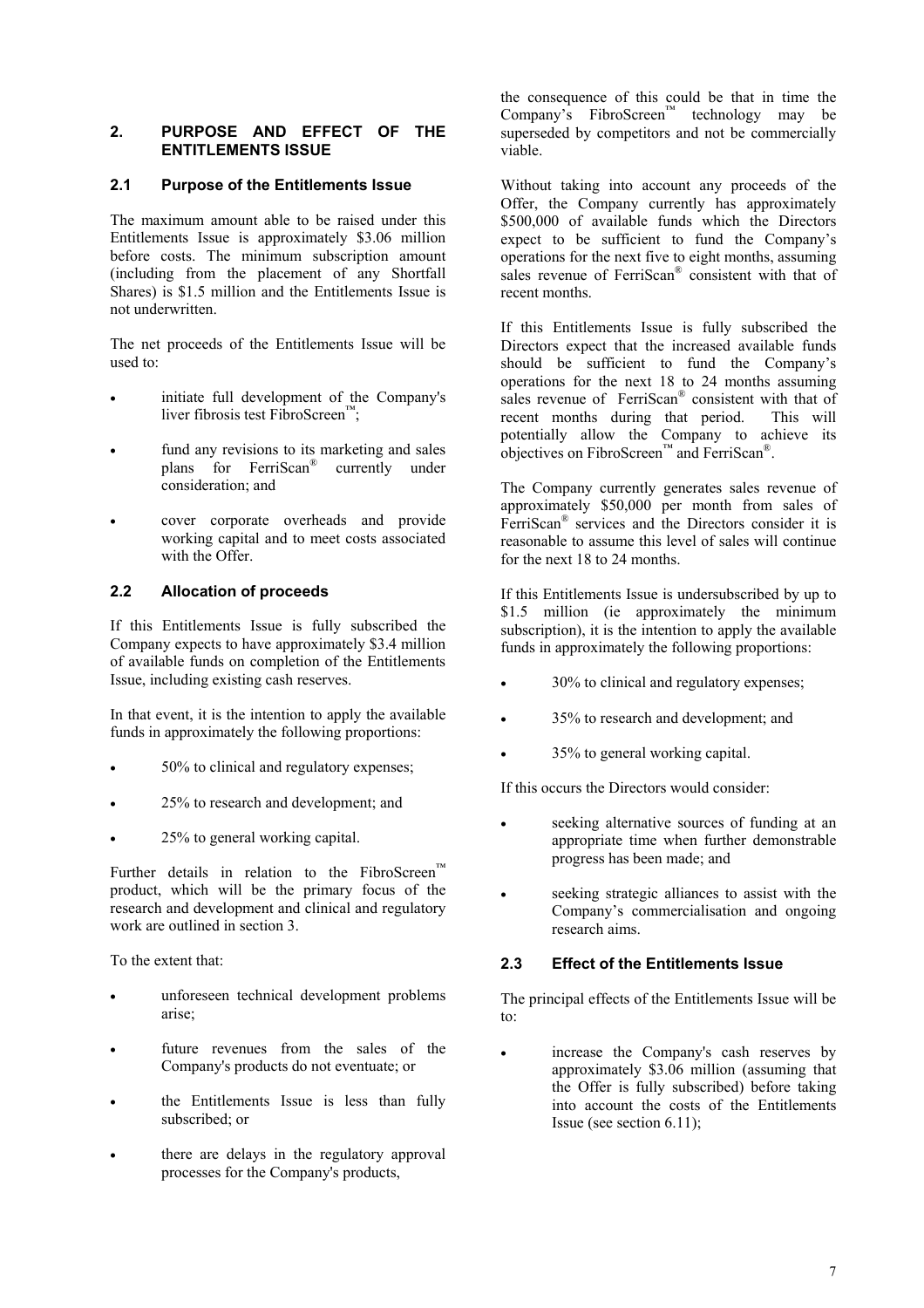- provide the Company with additional capital for the purposes referred to in Section 2.1; and
- increase the total number of issued Shares (refer Section 2.4).

Pro-forma consolidated historical financial information is provided in Section 2.6 summarising the effect of the Entitlements Issue.

#### **2.4 Effect of the Entitlements Issue on capital structure**

The effect of the Offer on the Company's issued share capital will be as follows:

| <b>Ordinary Shares</b>                         | <b>Number</b> |
|------------------------------------------------|---------------|
| <b>Existing Shares</b>                         | 204,607,759   |
| <b>Issue under Share</b><br>Offer <sup>2</sup> | 153,455,820   |
| <b>Total</b>                                   | 358,063,579   |

These numbers may vary slightly due to rounding up to the nearest whole number.

The Company has and will have on successful completion of the Offer the following listed Options on issue assuming that none of the Options are exercised before the Record Date or before Completion of the Offer.

| <b>Class</b> | <b>Expiry</b><br><b>Date</b> | <b>Exercise</b><br><b>Price S</b> | <b>Number</b><br>on issue |
|--------------|------------------------------|-----------------------------------|---------------------------|
| <b>RHTOA</b> | 15/01/07                     | \$0.15                            | 47,798,794                |
| <b>RHTOB</b> | 15/01/08                     | \$0.40                            | 20,604,594                |

The Company has and will have on successful completion of the Offer the following unlisted Options on issue, assuming that none of the Options are exercised before the Record Date:

| <b>Class</b>                     | <b>Expiry</b><br><b>Date</b> | <b>Exercise</b><br>Price \$ | <b>Number</b><br>on issue |
|----------------------------------|------------------------------|-----------------------------|---------------------------|
| A Incentive<br>Options           | 12/11/07                     | 0.20                        | 4,000,000                 |
| D Incentive<br>Options           | 06/12/07                     | 0.20                        | 3,333,341                 |
| D Incentive<br>Options           | 06/12/07                     | 0.30                        | 3,333,325                 |
| E Incentive<br>Options           | 01/02/08                     | 0.20                        | 3,333,342                 |
| E Incentive<br>Options           | 01/02/08                     | 0.30                        | 3,333,325                 |
| Employee<br>Incentive<br>Options | 24/03/08                     | 0.30                        | 100,000                   |
| Employee<br>Incentive<br>Options | 02/04/08                     | 0.40                        | 400,000                   |
| Employee<br>Incentive<br>Options | 31/05/07                     | 0.25                        | 500,000                   |
| Employee<br>Incentive<br>Options | 31/05/08                     | 0.30                        | 1,000,000                 |
| Employee<br>Incentive<br>Options | 31/05/08                     | 0.40                        | 2,000,000                 |
| Employee<br>Incentive<br>Options | 31/05/08                     | 0.50                        | 2,000,000                 |
| Directors'<br>Options            | 07/07/09                     | 0.40                        | 800,000                   |
| Directors'<br>Options            | 07/07/09                     | 0.30                        | 1,600,000                 |
| F Incentive<br>Options           | 5 years<br>from issue        | N/A <sup>3</sup>            | 6,666,667                 |

 $\overline{\phantom{a}}$ 

 $\overline{\phantom{a}}$ 

<sup>&</sup>lt;sup>2</sup> There are  $90,136,721$  vested Options on issue which may be exercised before the Record Date although given their respective exercise prices are all significantly higher than the current market price of Shares the Directors believe it is unlikely that any Options will be exercised by this date. If, however, all vested Options are exercised before the Record Date the New Shares issued under the Entitlements Issue will increase by 67,602,541. The Company will round up the number of New Shares to be issued under the Entitlements Issue to the nearest whole number in respect of each Shareholder. The actual number of New Shares is likely to increase but the amount of the increase is not able to be calculated as at the date of this prospectus.

 $3$  The F Class Incentive Options were issued and allotted on  $7$ November 2003 and convert to the following Options on certain milestones being reached within 5 years of the date of issue:

<sup>•</sup> 3,333,334 unlisted options with an exercise price of \$0.20 and an exercise period of 3 years from the conversion date; and

<sup>•</sup> 3,333,333 unlisted options with an exercise price of \$0.30 and an exercise period of 3 years from the conversion date.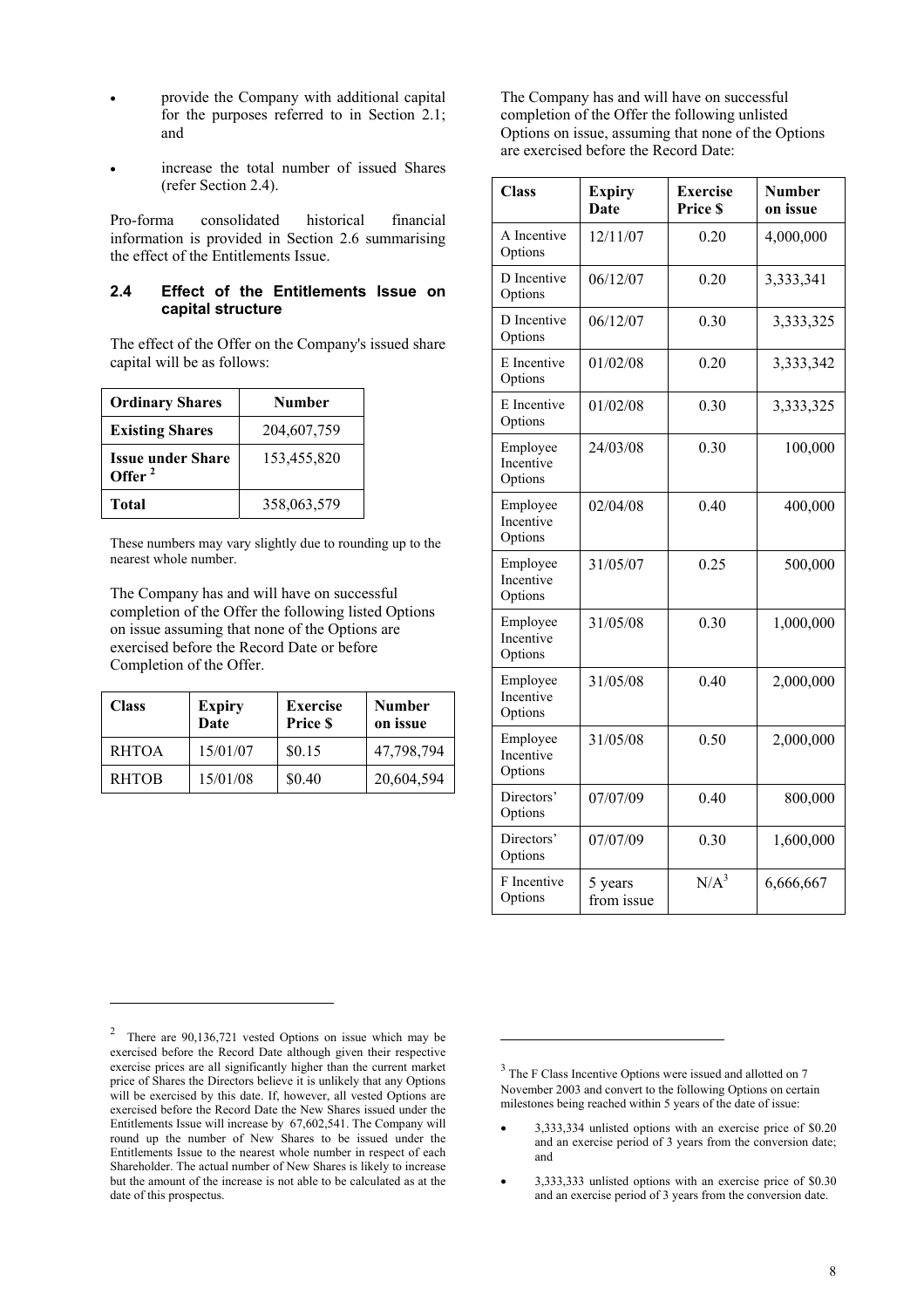The Company also has and will have on successful completion of the Offer the following unlisted incentive shares, which each convert to one ordinary Share on certain milestones being reached, assuming that none of the incentive shares are converted to ordinary Shares before the Record Date:

| <b>Class</b>    | Number on issue |
|-----------------|-----------------|
| <b>F</b> Shares | 13,000,000      |
| G Shares        | 3,000,000       |

#### **2.5 Market price of Shares**

The highest and lowest market prices of the Company's Shares on ASX during the 3 months immediately preceding the date of lodgement of this Prospectus with ASIC and the respective dates of those sales were:

| 8.7 cents on 20 April 2006 |
|----------------------------|
|                            |

Lowest: 2.1 cents on 27 June 2006

The volume weighted average sale price on ASX of the Company's Shares during the 3 months immediately preceding the date of lodgement of this Prospectus with ASIC was 5.3 cents.

The latest available market sale price of the Company's Shares on ASX before the date of lodgement of this Prospectus with ASIC was 3.0 cents on 6 July 2006.

#### **2.6 Effect of the Entitlements Issue on Company's financial position**

Set out below is the historical Consolidated Balance Sheet of the Company as at 31 December 2005 and a pro forma Consolidated Balance Sheet of the Company after the Entitlements Issue. The historical Consolidated Balance Sheet has been extracted from the Company's Half Year Financial Report lodged with ASX on 16 March 2006. The Half Year Financial Report has been subject to review (in accordance with Australian Auditing Standards) by the Company's Auditor.

The financial information prepared below is prepared in accordance with Australian equivalents to International Financial Reporting Standards (AIFRS).

| \$                                     | 31 Dec 05<br>(Reviewed) | Entitleme<br>nts Issue<br>Proceeds <sup>4</sup> | 31 Dec 05<br>(Pro Forma) |
|----------------------------------------|-------------------------|-------------------------------------------------|--------------------------|
| Current<br><b>Assets</b>               |                         |                                                 |                          |
| Cash                                   | 2,024,746               | 2,985,000                                       | 5,009,746                |
| Receivables                            | 111,650                 |                                                 | 111,650                  |
| Other<br>Financial<br>Assets           | 14,337                  |                                                 | 14,337                   |
| Other                                  | 124,135                 |                                                 | 124,135                  |
| Total<br>Current<br><b>Assets</b>      | 2,274,868               | 2,985,000                                       | 5,259,868                |
| Non<br>Current<br><b>Assets</b>        |                         |                                                 |                          |
| Property,<br>plant &<br>equipment      | 134,728                 |                                                 | 134,728                  |
| Other                                  | 12,786,888              |                                                 | 12,786,888               |
| <b>Total Non</b><br>Current<br>assets  | 12,921,616              |                                                 | 12,921,616               |
| <b>Total Assets</b>                    | 15,196,484              | 2,985,000                                       | 18,181,484               |
| Current<br><b>Liabilities</b>          |                         |                                                 |                          |
| Payables                               | 362,629                 |                                                 | 362,629                  |
| <b>Borrowings</b>                      | 29,656                  |                                                 | 29,656                   |
| Provisions                             | 54,978                  |                                                 | 54,978                   |
| Total<br>Current<br><b>Liabilities</b> | 447,263                 |                                                 | 447,263                  |
| <b>Total</b><br><b>Liabilities</b>     | 447,263                 |                                                 | 447,263                  |
| <b>Net Assets</b>                      | 14,749,221              | 2,985,000                                       | 17,734,221               |
| <b>Equity</b>                          |                         |                                                 |                          |
| Contributed<br>Equity                  | 64,568,266              | 2,985,000                                       | 67,553,266               |
| Reserves                               | 66,284                  |                                                 | 66,284                   |
| Accumulated<br>losses                  | (49, 885, 329)          |                                                 | (49, 885, 329)           |
| <b>Total Equity</b>                    | 14,749,221              | 2,985,000                                       | 17,734,221               |

 $\overline{\phantom{a}}$ 

<sup>4</sup> Assuming a fully subscribed Entitlements Issue of 153,455,820 shares at two cents per New Share, resulting in proceeds of approximately \$3.06 million less costs of \$75,000 (see section 6.10)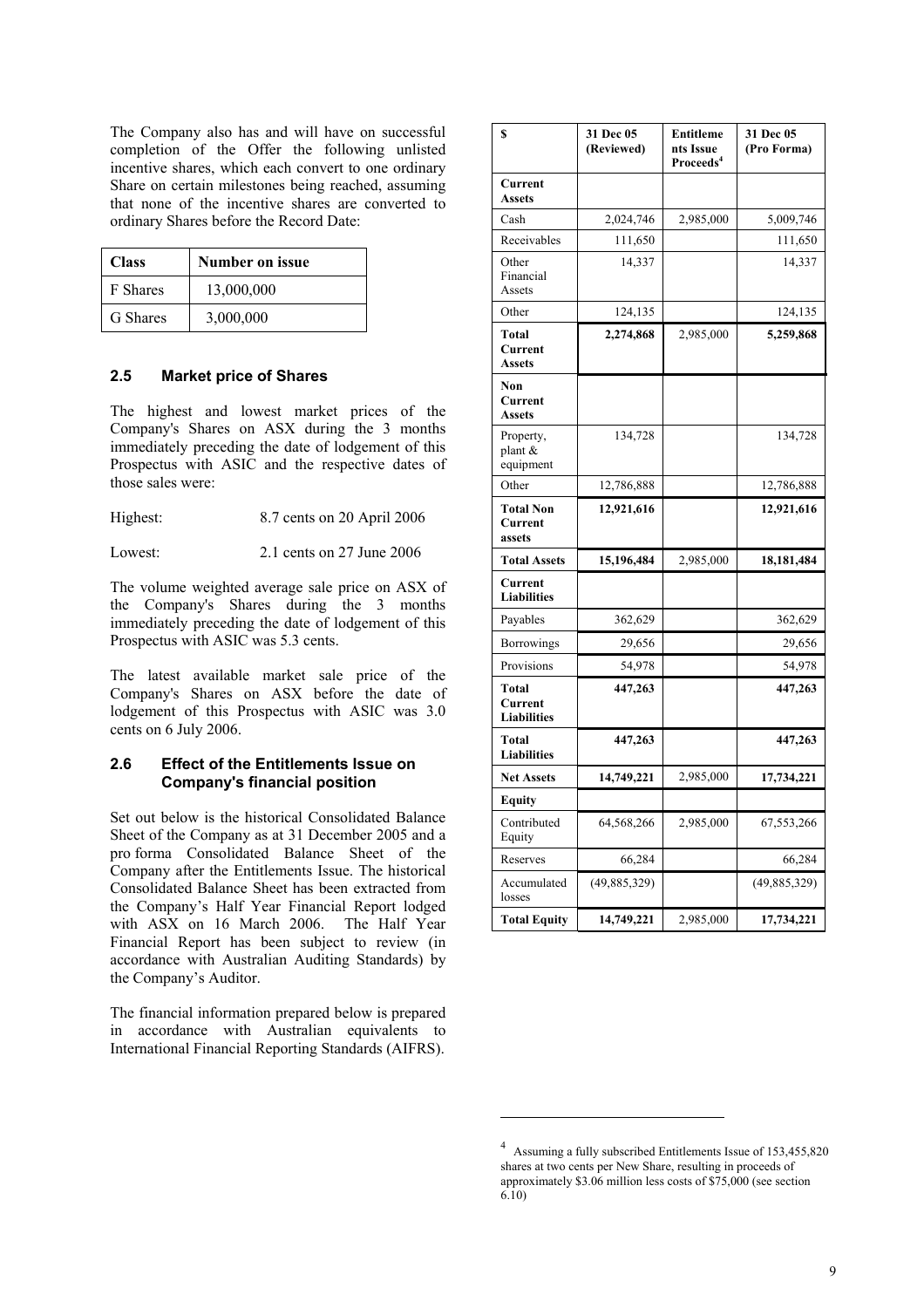#### **3. COMPANY INFORMATION**

#### **3.1 Introduction**

Resonance is an Australian healthcare company specialising in the development and commercialisation of magnetic resonance imaging (**MRI**) related technology.

# **3.2 FibroScreen™**

The Company is developing a new non-invasive diagnostic test called FibroScreen™ for the progression of liver fibrosis (scarring) based on MRI technology that can be used to replace the need for using liver biopsy to assess fibrosis for most people with liver diseases.

The Company believes there is a significant market for such a test among sufferers of:

- Hepatitis B and C.
- non-alcoholic fatty liver disease; and
- other causes of chronic liver disease.

As announced to the market on 6 June 2006, the Company's FibroScreen™ project has currently completed "Proof of Concept" stage. Significant technical and clinical hurdles remain before a marketable product can be released.

A fibrosis test would utilise and extend the existing technology platform of the Company.

# **3.3 FerriScan®**

FerriScan<sup>®</sup> is a new technology for the non-invasive measurement of liver iron concentration. Advanced computer software is used to analyse data obtained through MRI of a patient's liver to determine an accurate measurement of liver iron concentration.

FerriScan® is currently available for routine clinical use throughout the world where regulatory clearance/approvals have been achieved - in Australia, within the European Union and in the United States of America.

Sales of the product to date have been lower than anticipated and based on current sales figures and costs, the product is not profitable. As a result the Company is currently re-evaluating its marketing and sales strategy in relation to FerriScan® in order to improve margins and increase sales.

# **3.4 Proposed Acquisition Strategy**

Resonance announced to the market on 20 April 2006 that it has signed a non-binding Letter of Intent for the acquisition of a US-based anatomical pathology business (**Target Company**). The Target Company had 2005 revenue in excess of US\$5 million, and

reports that revenues thus far achieved in 2006 are exceeding those for the same period in 2005. While the Directors believe the Target Company is an attractive standalone acquisition target, the acquisition is also expected to complement Resonance's efforts to efficiently commercialise FerriScan® and enhance the development of FibroScreen™

The proposed acquisition is part of an overall acquisition strategy which is intended to complement Resonance's radiology based diagnostic tests, strengthen access to referral channels and provide access to established US-based billing and operational infrastructure. The strategy will, if successfully implemented, also provide immediate revenue to Resonance and will position the Company as an integrated diagnostic business.

As previously announced, the non-binding terms of the transaction relating to this business include payments in the form of cash and Resonance shares with a total consideration expected to be US\$9 million over 5 years, with 25% payable on closing and a further 15% earn-out payment due in each of the 5 subsequent years. The total consideration payable may increase or decrease subject to the ongoing performance of the Target Company. The minimum total consideration payable, subject to the company maintaining revenues, profitability and association of the principals, will be US\$5.37 million.

Under the current Letter of Intent, assuming all conditions precedent to proceeding with this first transaction are satisfied (including entering into a binding purchase agreement), the payment on closing will be US\$1.6875 million in cash and US\$562.500 in Resonance Shares at an assumed AU\$0.063 valuation. The payment made after the first year anniversary will be 75% Resonance Shares and 25% cash, and each one thereafter will be 100% Resonance Shares. The share component for the earn out payments will be valued at the 30-day volume weighted average share price for the 30 days leading up to the commencement date of the earn-out year.

Resonance believes that as it continues to negotiate with the Target Company, certain proposed terms may change from the original Letter of Intent. In particular, given that the price of Resonance Shares has declined since the announcement of the Letter of Intent, Resonance may need to offer a greater proportion of cash in comparison to shares in the early payments. Other changes may include the mix of cash and shares in later payments, the creation of a separate account in which the Target Company would have a security interest to guarantee the minimum payment, or some other form of payment. It is also possible that there will be other changes to pricing and terms, some of which may be favourable to Resonance, and others of which may be adverse to Resonance.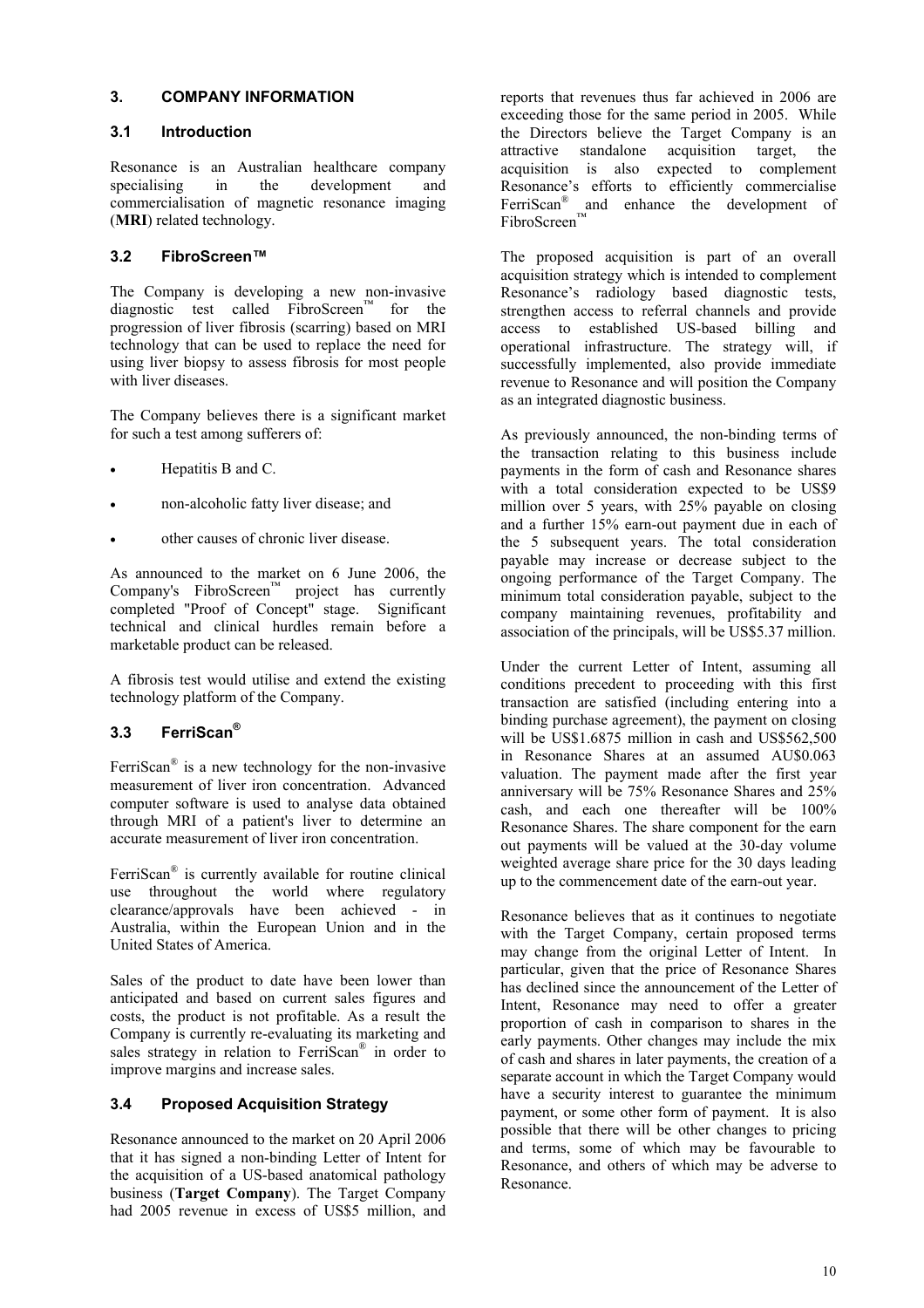There can be no guarantee that the parties will reach a binding agreement, or that the acquisition will close. Resonance expects to make any agreement subject to shareholder approval, at which time greater details about the terms of any transaction will be made available for shareholder consideration.

To fund the acquisition strategy and continued development of the current Resonance technology portfolio (FerriScan® and FibroScreen™), Resonance would expect to make a placement of Shares, subject to shareholder approval, to a fund or funds associated with Queensland Investment Corporation. As previously announced, Resonance has received a non-binding letter of intent from a Queensland Investment Corporation fund for an investment in Resonance of up to AU\$8 million at a price of AU\$0.063 per share. While the non-binding letter has not been renegotiated at this time, it can be expected that given the current price of Resonance Shares, a placement at AU\$0.063 is unlikely. Nevertheless, the Directors currently expect that given the expected financial strength of the Company after the Entitlements Issue (assuming it is fully subscribed) and the attractiveness of its technology, that any placement would be priced at a level in excess of the subscription pricing under this Entitlements Issue.

Further details of the proposed transactions and timing will be provided to the market as soon as possible and will be subject to finalisation of terms, successful completion of due diligence and securing shareholder approval at a general meeting of shareholders.

Subject to that approval, Resonance intends to actively seek other acquisitions of complementary pathology businesses.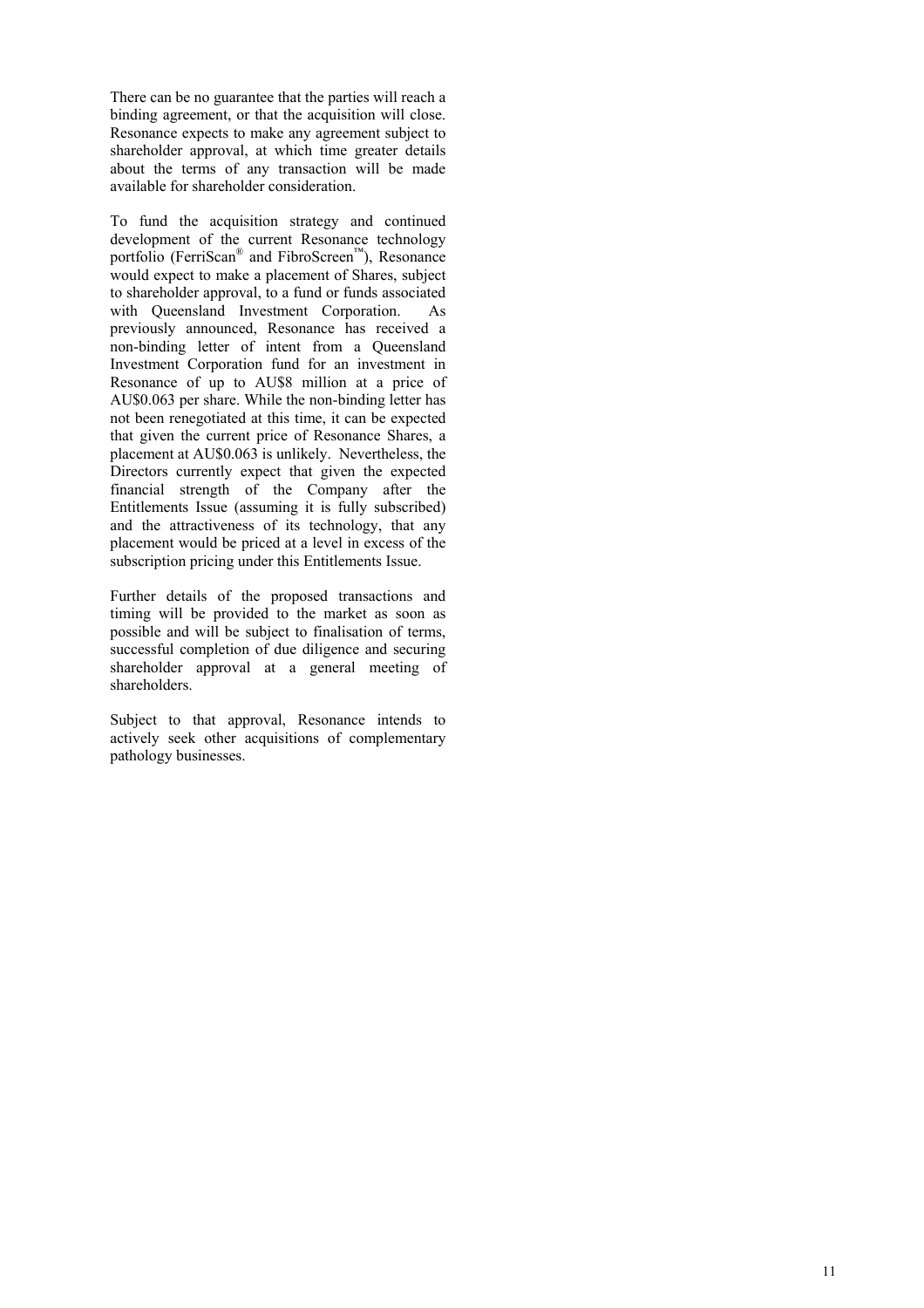# **4. ACTION REQUIRED BY SHAREHOLDERS**

# **4.1 What Eligible Shareholders may do**

The number of New Shares to which Eligible Shareholders are entitled (your Entitlement) is shown on the accompanying Entitlement and Acceptance Form.

If you do not take up your Entitlement, then your percentage holding in the Company will be diluted.

Eligible Shareholders may:

- take up all of your Entitlement and, if you wish, apply for Additional New Shares (refer Section 4.2);
- take up part of your Entitlement and allow the balance to lapse (refer Section 4.3); or
- allow all or part of your Entitlement to lapse (refer Section 4.4).

Non-qualifying Foreign Shareholders may not take any of the steps set out in Sections 4.2 to 4.4.

#### **4.2 Taking up all of your Entitlement and Additional Shares**

If you wish to take up all of your Entitlement, complete the accompanying Entitlement and Acceptance Form for New Shares in accordance with the instructions set out in that form.

If you have applied to take up all of your Entitlement, you may also apply for Additional New Shares by completing the relevant section of the Entitlement and Acceptance Form.

You should then forward your completed Entitlement and Acceptance Form together with your Application Money in accordance with Section 4.5 to reach the Company's Share Registry no later than 5.00 pm Perth time on 1 August 2006.

# **4.3 Taking up part of your Entitlement and allowing the balance to lapse**

If you wish to take up part of your Entitlement and allow the balance to lapse, complete the accompanying Entitlement and Acceptance Form for the number of New Shares you wish to take up and follow the steps required in accordance with Section 4.2. If you take no further action, the balance of your Entitlement will lapse and you will receive no payment in respect of it.

#### **4.4 Allow all or part of your Entitlement to lapse**

Entitlements are non-renounceable, so Eligible Shareholders who do not wish to accept some or all

of their Entitlement cannot sell or trade all or part of their Entitlement on ASX. You will receive no payment for any part of your Entitlement which lapses.

# **4.5 Payment**

The Application Price for New Shares is payable in full on application by a payment of two cents per New Share. The Entitlement and Acceptance Form must be accompanied by a cheque or bank draft for the Application Monies.

Cheques or bank drafts must be drawn in Australian currency on an Australian bank and made payable to "Resonance Health Limited - Share Application Account" and crossed "Not Negotiable". Applicants must not forward cash. Receipts for payment will not be issued.

You should ensure that sufficient funds are held in relevant account(s) to cover the cheque(s). If the amount of your cheque(s) for Application Money is not sufficient to pay for the number of New Shares you have applied for, you may be taken to have applied for such lower number of New Shares as your cleared Application Money will pay for or your Application may be rejected.

#### **CHEQUES SHOULD BE MADE PAYABLE TO "RESONANCE HEALTH LIMITED - SHARE APPLICATION ACCOUNT" AND CROSSED "NOT NEGOTIABLE".**

# **4.6 Dealing in Additional New Shares**

Applicants may only sell or otherwise deal in Additional New Shares subsequent to receipt of shareholding statements confirming the number of Additional New Shares allotted to a particular Shareholder and the commencement of trading of New Shares on ASX.

# **4.7 Enquiries**

If you have any questions about your Entitlement please contact the Company's Share Registry.

Alternatively, contact your stockbroker or other professional adviser.

# **4.8 Brokerage**

No brokerage or stamp duty is payable by Shareholders who accept their Entitlement to New **Shares**.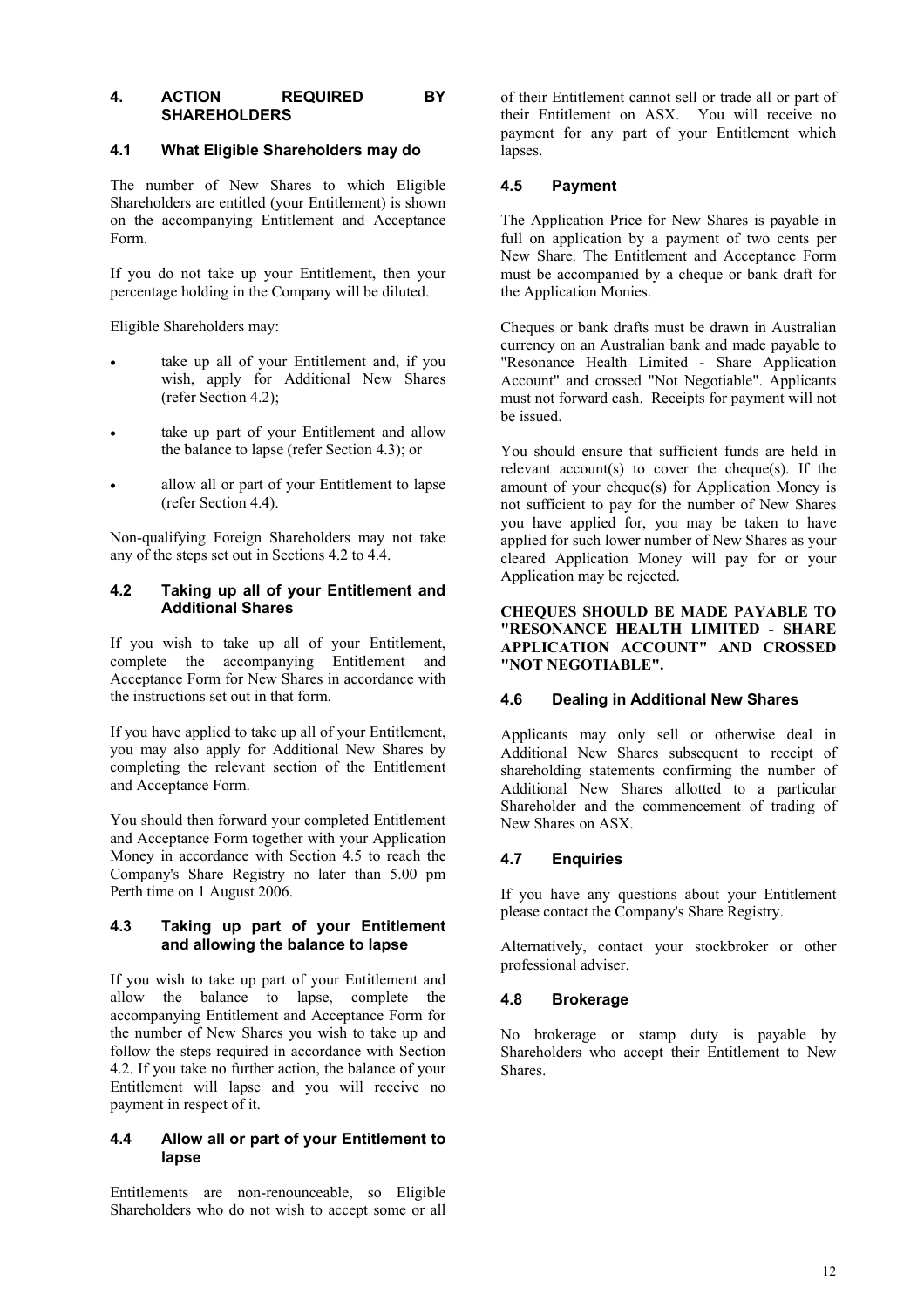# **5. RISKS**

# **5.1 General Risk Factors**

There are numerous widespread risks associated with investing in any form of business and with investing in the share market generally. There are also a range of specific risks associated with the Company's business and its involvement in the healthcare industry.

This Section identifies the areas the Directors regard as the major risks associated with an investment in the Company. Investors should be aware that an investment in the Company involves many risks that may be higher than the risks associated with an investment in other companies. Intending subscribers should read the whole of this Prospectus in order to fully appreciate such matters and the manner in which the Company intends to operate before any decision is made to subscribe for securities.

Applicants should be aware that there are risks associated with any share investment. The prices at which the Company's securities trade may be above or below the issue price for these securities under this Prospectus. The trading price of the securities is likely to be highly volatile and could be subject to wide fluctuations in response to factors such as additions or departures of key personnel, litigation, press, newspaper and other media reports, actual or anticipated variations in the Company's operating result and results of the Company's research and development activities.

The securities allotted under this Prospectus carry no guarantee in respect of profitability, dividends, return of capital, or the price at which they may trade on ASX. The Company's principal activities comprise research, development and commercialisation of healthcare projects that by their nature involve significant risks.

The value of the Company's listed securities can increase or decrease based on the Company's activities. The future profitability of the Company will be dependent on the success of the current and any future projects of the Company and the successful commercial exploitation of the FerriScan<sup>®</sup> and FibroScreen™ technologies.

A summary of the main risk factors relevant to the Company are set out below. However this summary is not exhaustive and potential applicants should examine the contents of this Prospectus and consult their professional advisers before deciding whether to apply for the securities.

Factors which may affect the Company's financial position, prospects and price of its listed securities include the following:

# **5.2 Security Investments**

Applicants should be aware there are risks associated with any securities investment. Securities listed on the stock market, and in particular securities of<br>technology and healthcare companies have and healthcare companies have experienced extreme price and volume fluctuations that have often been unrelated to the operating performances of such companies. These factors may materially affect the market price of the New Shares regardless of the Company's performance.

Healthcare technology development and commercialisation is speculative and may be hampered by circumstances beyond the control of the Company. Profitability depends on successful development, commercialisation, competent operation and management and proficient financial management.

# **5.3 Share Market Conditions**

The market price of Shares in the Company is also subject to various and unpredictable influences of the stock market in general. Therefore, the New Shares offered by this Prospectus may trade above or below issue price. Neither the Company nor the Directors warrant the future performance of the Company or any return on an investment in the Company.

# **5.4 Commodity Price Volatility**

The price of commodities is influenced by physical and investment demand and supply. Fluctuations in the price of commodities may influence individual projects in which the Company has an interest and the price of the Company's listed securities.

# **5.5 Economic Factors**

General economic factors such as inflation, currency exchange, industrial disruption and interest rate fluctuations, government policy and regulations, commodity prices and stock market prices may have an adverse impact on the activities of the Company, on its ability to fund those activities and on the financial performance of the Company.

#### **5.6 Joint Venture Parties, Agents and Contractors**

The Directors are unable to predict the risk of financial failure or default by a participant in any joint venture to which the Company is or may become a party or the insolvency or managerial failure by any of the contractors used by the Company in any of its activities or the insolvency or other managerial failure by any of the other service providers used by the Company for any activity.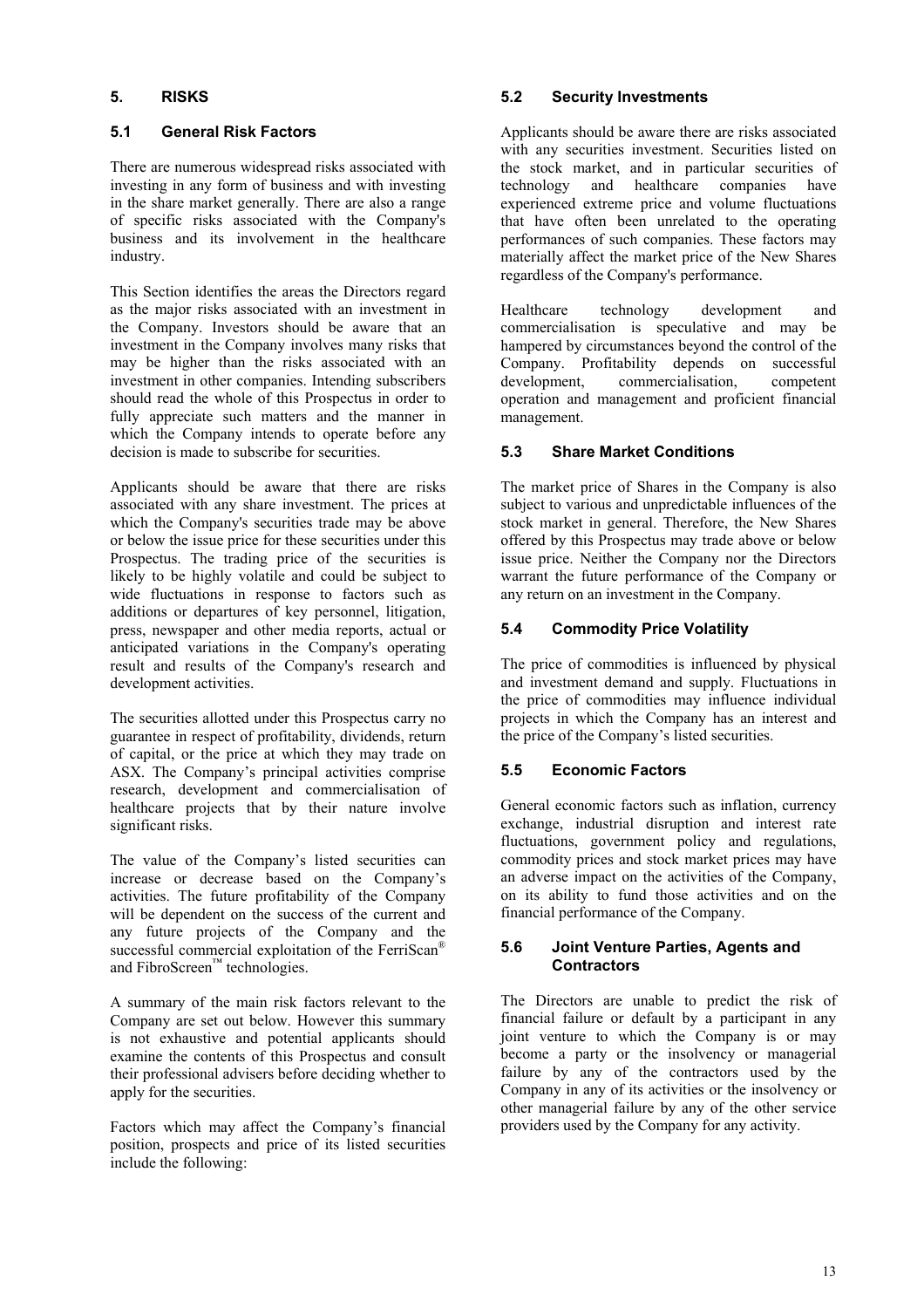# **5.7 Future Capital Requirements**

The Company's activities will require substantial expenditures. There can be no guarantees that the funds raised through this Issue will be sufficient to successfully achieve all the objectives of the Company's overall business strategy. If the Company is unable to use debt or equity to fund expansion after the substantial exhaustion of the net proceeds of the Entitlements Issue, there can be no assurances that the Company will have sufficient capital resources for that purposes, or other purposes, or that it will be able to obtain additional resources in terms acceptable to the Company or at all. Any additional equity financing may be dilutive to Shareholders and any debt financing if available, may involve restrictive covenants, which limit the Company's operations and business strategy. The Company's failure to raise capital if and when needed could delay or suspend the Company's business strategy and could have a material adverse effect on the Company's activities.

In particular, there is no guarantee that the non-binding letter of intent with Queensland Investment Corporation will be converted into a binding commitment on the same terms or at all.

# **5.8 Potential Acquisitions**

As part of its business strategy, the Company intends to proceed with the negotiation of the acquisition described in Section 3.4 and may make other acquisitions of or significant investments in companies, products or technologies. Any such future transactions would be accompanied by the risks commonly encountered in making acquisitions of companies, products or technologies, including risks associated with integration of new businesses and specific risks associated with those businesses.

# **5.9 General Economic Conditions**

Changes in the general economic climate in which the Company operates may adversely affect the financial performance of the Company. Factors that may contribute to that general economic climate include the level of direct and indirect competition against the Company, industrial disruption, interest rates and the rate of inflation.

# **5.10 Research and Development**

Resonance can make no representations that any of its research and development will be successful, that the Company's development milestones will be achieved or that the Company's products will be commercially exploitable. There are many risks inherent in the development of novel products, particularly where these are in an early stage of commercialisation. Projects can be delayed or fail, or research may cease to be viable for a range of unexpected scientific and commercial reasons.

## **5.11 Regulatory Issues & Government Regulation**

Products derived from the Company's research and development may be subject to numerous government regulatory approvals and controls throughout the world and these will affect both the timing and the cost of bringing these products to the market. Delays or failures in obtaining regulatory approval for a product would be likely to have a serious adverse effect on the value of Resonance and have a consequent impact on the financial performance of the Company.

The Company's operations are also subject to laws, regulatory restrictions and certain government directives, recommendations and guidelines relating to, amongst other things, occupational safety, laboratory practice, the use and handling of hazardous materials, prevention of illness and injury and environmental protection. There can be no assurance that future legislation will not impose further government regulation, which may adversely affect the business or financial condition of Resonance.

# **5.12 Intellectual Property Rights**

Securing rights to intellectual property, and in particular to patents, is an integral part of securing potential product value in the outcomes of healthcare research and development. Competition in retaining and sustaining protection of intellectual property and the complex nature of intellectual property can lead to expensive and lengthy patent disputes for which there can be no guaranteed outcome.

The granting of a patent does not guarantee that the rights of others are not infringed or that competitors will not develop competing intellectual property that circumvents such patents. Because the patent positions of healthcare companies can be highly uncertain and frequently involve complex legal and scientific evaluation, neither the breadth of claims allowed in healthcare patents nor their enforceability can be predicted. There can be no assurance that any patents that Resonance may own or control or license now and in the future will afford Resonance commercially significant protection of its intellectual property or its projects or have significant commercial application. While Resonance is not aware of any third party interests in its intellectual property rights, there is always a risk of third parties claiming involvement in technological and medical discoveries and if any such disputes arise, they could adversely affect the Company.

# **5.13 Reliance on Key Personnel and Need to Attract Qualified Staff**

Resonance is dependent on its management and scientific personnel, the loss of whose services could materially and adversely affect Resonance and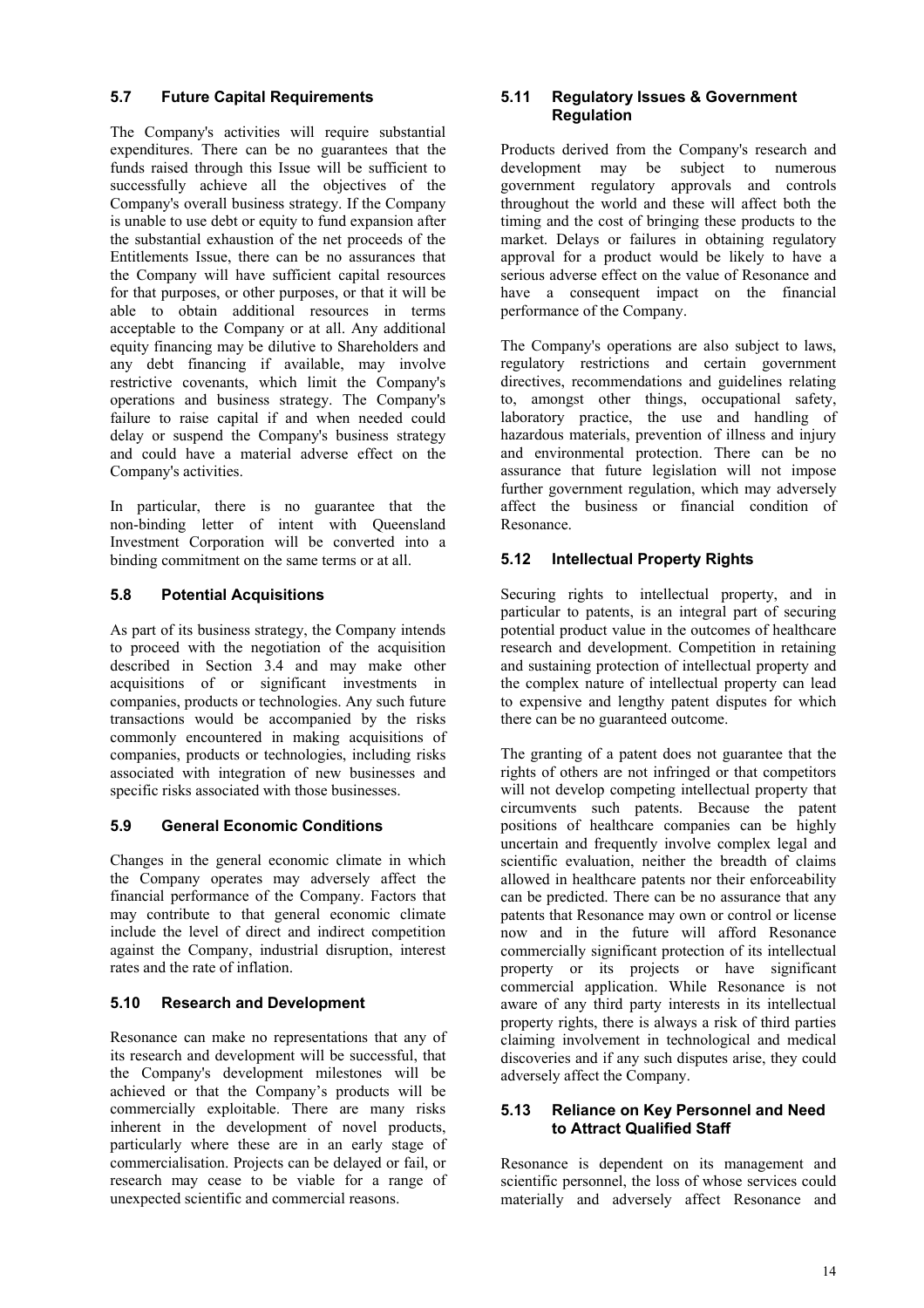impede the achievements of its research and development objectives. Because of the specialised nature of the Company's business, its ability to commercialise its products and maintain its research programme will depend in part upon its ability to attract and retain suitably qualified management, scientists and research people over time. There can be no assurance that Resonance will be able to attract or retain sufficiently qualified personnel on a timely basis, retain its key scientific and management personnel, or maintain its relationship with key scientific organisations.

#### **5.14 Risk of Product Liability & Uninsured Risks**

Resonance's business exposes it to potential product liability risks that are inherent in the research and development, manufacturing, marketing and use of its products. It will be necessary for Resonance to secure sufficient levels of insurance to cover various product liability risks in the course of maintaining its business. However, there can be no assurance that adequate or necessary insurance coverage will be available at an acceptable cost or in sufficient amounts, if at all, or that product liability or other claims would not materially and adversely affect the business or financial conditions of Resonance.

# **5.15 Uncertainty of Future Profitability**

The Company has incurred losses and it is therefore not possible to evaluate the future prospects based on past performance. Resonance's ability to operate profitably in the future will depend on its ability to commercialise its products with other organisations on commercial terms for onward sale to customers. This will depend on the ultimate demand for its products by consumers that cannot be guaranteed. There is no certainty therefore that Resonance can successfully commercialise its projects.

Other factors that will determine the Company's profitability are its ability to manage its costs, to execute its development and growth strategies, economic conditions in the markets the Company operates, competitive factors and regulatory developments. Accordingly, the extent of future profits, if any, and the time required to achieve a sustained profitability is uncertain. Moreover, the level of such profitability cannot be predicted.

# **5.16 Industry Risks**

The Company's current and future potential competitors include companies with substantially greater resources than it. There is no assurance that competitors will not succeed in developing products that are more effective or economic than the current products or any of those being developed by the Company or which would render the products obsolete and/or otherwise uncompetitive. In addition, Resonance may not be able to compete successfully against current or future competitors where aggressive pricing policies are employed to capture market share. Such competition could result in price reductions, reduced gross margins and loss of market share, any of which could materially adversely affect Resonance's future business, operating results and financial position.

# **5.17 Probability of Meeting Milestones**

As the Company is still in the pre-commercialisation stage in respect of the FibroScreen™ technology and not yet earning material revenues from it, Resonance's most important task is to achieve its commercialisation milestones with its existing products and its research and development milestones for new products. Virtually every person associated with the Company is a contributor to it achieving its milestones. Therefore the probability of Resonance achieving its milestones depends on the organisation as a whole. Failure to achieve any critical milestone could have a material adverse effect on the Company and its prospects.

# **5.18 Investment Speculative**

The above list of risk factors ought not to be taken as exhaustive of the risks faced by the Company or by investors in the Company. The above factors, and others not specifically referred to above, may in the future materially affect the financial performance of the Company and the value of the securities offered under this Prospectus.

Therefore, the securities to be issued pursuant to this Prospectus carry no guarantee with respect to the payment of dividends, returns of capital or the market value of those securities.

Potential investors should consider that the investment in the Company is speculative and should consult their professional advisers before deciding whether to apply for securities.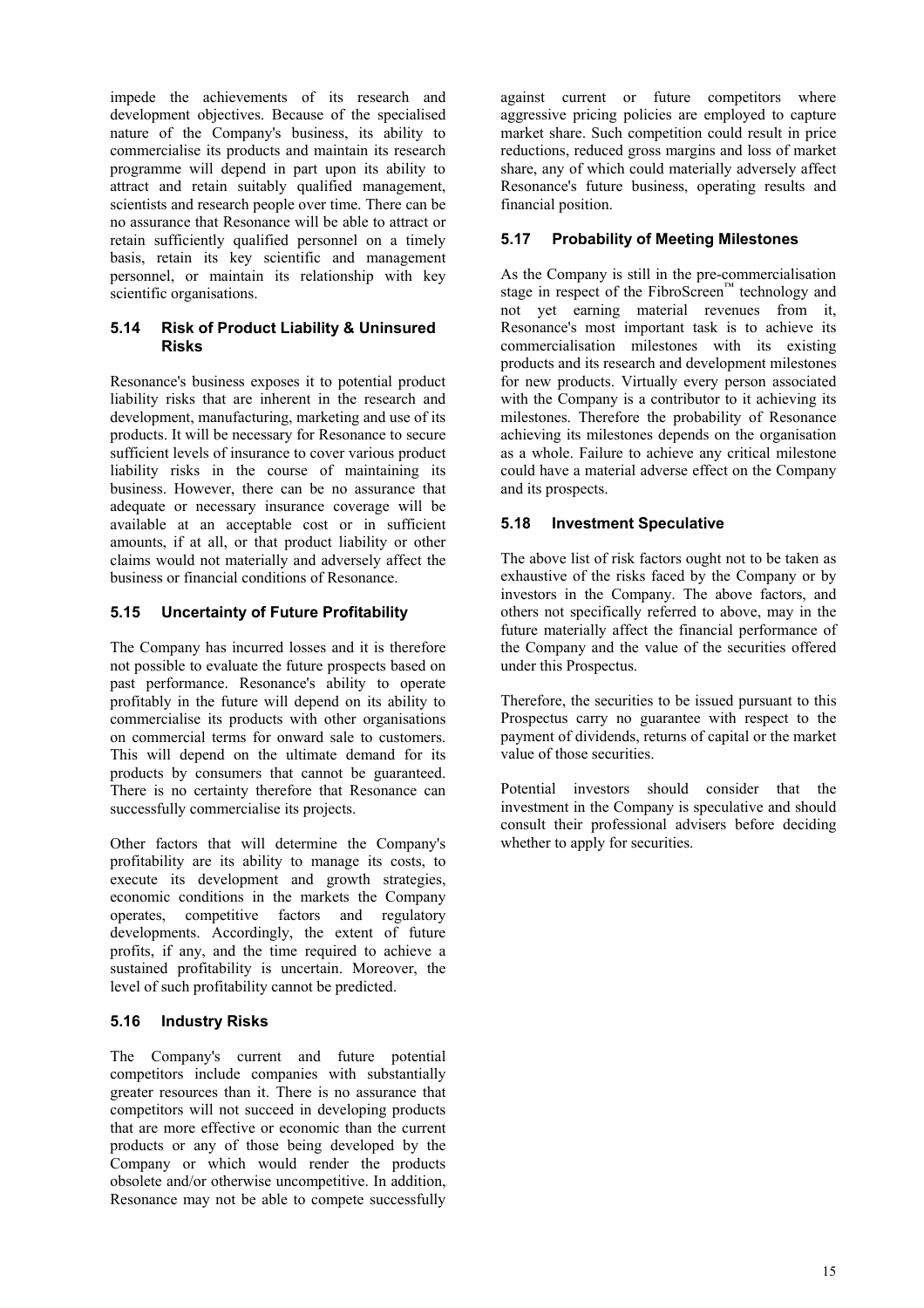## **6. ADDITIONAL INFORMATION**

# **6.1 Nature of the Prospectus**

This Prospectus is a short form prospectus issued under section 713 of the Corporations Act which allows the issue of a short form prospectus in relation to offers of securities where those securities are of a class which have been quoted for twelve months before the date of that prospectus.

# **6.2 ASX listing**

The Company participates in CHESS and will despatch holding statements in lieu of share certificates that set out the number of New Shares issued to each successful Applicant under this Prospectus.

It is the responsibility of Applicants to determine their allocation before trading in the New Shares. Applicants who sell New Shares before they receive their statement do so at their own risk.

#### **6.3 Rights attaching to New Shares**

The rights attaching to ownership of Shares (including New Shares) are:

- described in the Constitution; and
- regulated by the *Corporations Act*, the Listing Rules and the general law.

The following is a summary of the key provisions in the Constitution and the principal rights of shareholders as set out in the Constitution. This summary is not exhaustive, nor does it constitute a definitive statement of the rights and liabilities of shareholders.

# **Meetings and notices**

Each shareholder is entitled to receive notice of and to attend general meetings of the Company and to receive all notices, financial reports and other documents required to be sent to shareholders under the Constitution, the Corporations Act or the Listing Rules.

# **Voting**

At meetings of shareholders, every shareholder present in person or by proxy, attorney or representative has one vote on a vote taken by a show of hands, and, on a poll has one vote for every fully paid Share held by him or her, and a proportionate vote for every partly paid Share. A poll may be demanded by the chairperson of the meeting, by any five shareholders present in person or by proxy, attorney or representative or by any one or more shareholders who are together entitled to not less than

5% of the votes that may be cast on the resolution on a poll.

## **Dividends**

Dividends are payable out of the Company's profits and are declared or determined to be payable by the Directors.

#### **Transfer**

A shareholder may transfer all or any of its Shares by:

- in the case of an ASTC-regulated transfer, in any manner required or permitted by the Listing Rules or ASTC Settlement Rules; and
- in other cases, using any written transfer instrument in any common form or form approved or adopted by ASX or the Directors.

The Directors may decline to register any transfer where permitted to do so by the ASX Listing Rules and must decline to register a transfer of:

- Shares where required by the ASX Listing Rules; or
- Restricted Securities which may be in breach of the Listing Rules or any escrow arrangement entered into by the Company.

# **Liquidation Rights**

The Company has three classes of shares on issue, ordinary Shares, Class F Incentive Shares and Class G Incentive Shares. Each ordinary Share ranks equally in the event of liquidation. The Class F Incentive Shares and Class G Incentive Shares rank equally with ordinary shares in a liquidation, but only to the extent of their issue price; they do not participate in any surplus.

# **Variation of Rights**

Subject to the ASX Listing Rules, the rights attached to the Shares may be varied with the consent in writing of shareholders holding three-quarters of the Shares or by a special resolution passed at a separate meeting of the holders of the Shares in accordance with the Corporations Act.

The Directors may, subject to the restrictions on allotment of shares imposed by the Constitution, the Corporations Act and the ASX Listing Rules, from time to time issue and allot further shares on such terms and conditions as they see fit.

# **Alteration of constitution**

The Constitution can only be amended by a special resolution (that is, a resolution that has been passed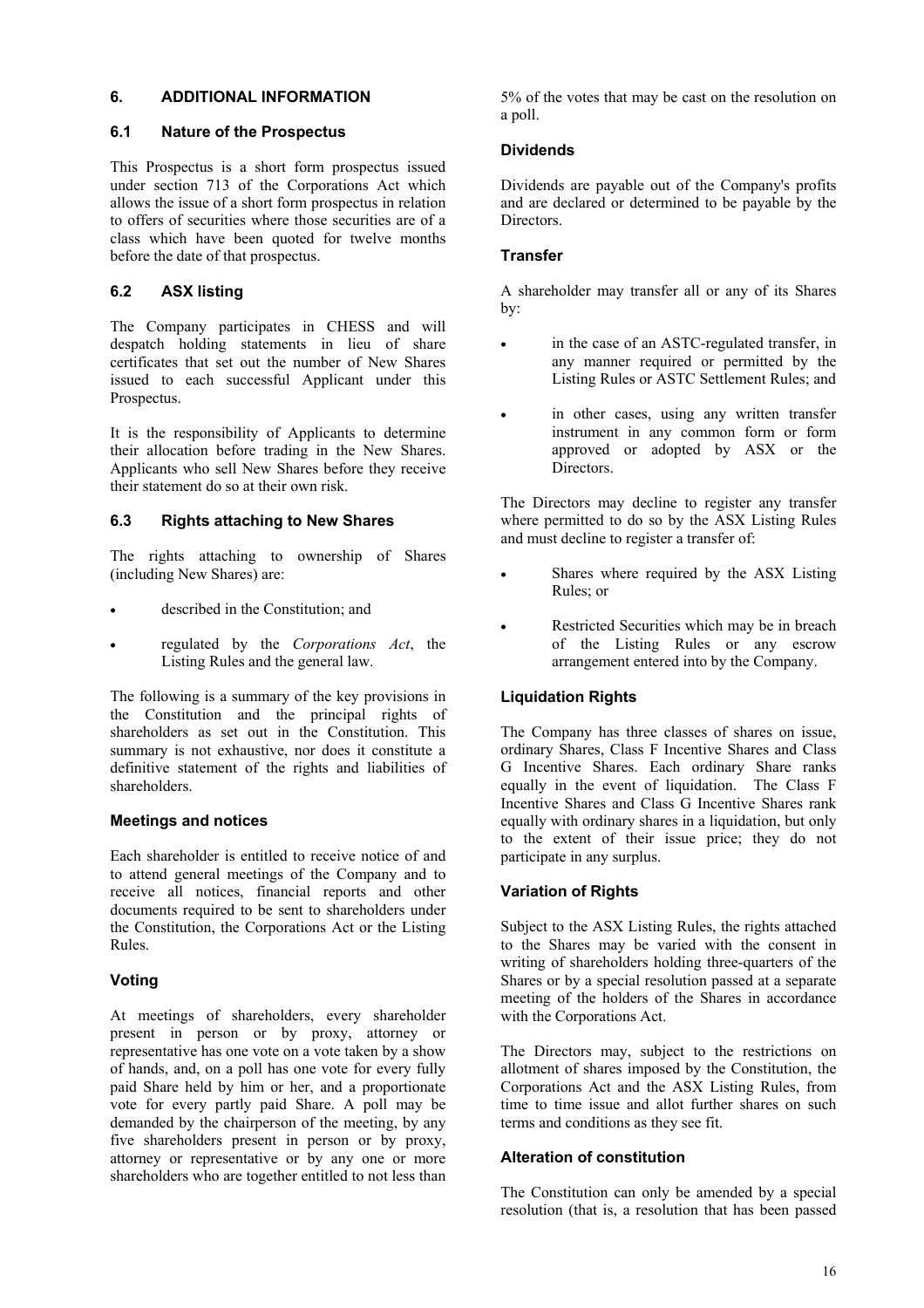by at least three-quarters of the votes cast by shareholders entitled to vote on the resolution). While the Company is listed, at least 28 days written notice of the special resolution must be given.

#### **Indemnification of Directors**

To the extent permitted by law, the Company indemnifies every person who is or has been an officer of the Company and indemnifies every person who is or has been an officer of the Company against reasonable legal costs incurred in defending an action for a liability incurred or allegedly incurred by the person as an officer of the Company

# **6.4 Dividends**

The Company seeks to provide value to shareholders through appreciation in the price of its Shares. The Directors do not anticipate that the Company will pay dividends in the foreseeable future.

#### **6.5 Continuous reporting and disclosure obligations**

The Company is a "disclosing entity" (as defined in the Corporations Act) and as such is subject to regular reporting and disclosure obligations under the Corporations Act and the ASX Listing Rules.

These obligations require the Company to notify ASX of information about specific events and matters as they arise for the purpose of ASX making the information available to the stock market conducted by ASX. In particular, the Company has an obligation under the ASX Listing Rules (subject to certain limited exceptions), to notify ASX once it is, or becomes aware of information concerning the Company which a reasonable person would expect to have a material effect on the price or value of the Company's Shares.

The Company is also required to prepare and lodge with ASIC yearly and half-yearly financial statements accompanied by a Directors' statement and report, and an audit or review report, appropriate.

Copies of documents lodged with ASIC in relation to the Company may be obtained from, or inspected at, an office of ASIC.

Since lodging the Company's Annual Report for the year ended 30 June 2005, the Company has made the following announcements to ASX:

| Date       | <b>Description of ASX Announcement</b>               |
|------------|------------------------------------------------------|
| 26/06/2006 | <b>Entitlement Offer</b>                             |
| 16/06/2006 | Shares to be released from escrow                    |
| 06/06/2006 | Proof of Concept & Restructuring                     |
| 19/05/2006 | Final Director's Interest Notice                     |
| 12/05/2006 | Resignation of Managing Director                     |
| 28/04/2006 | Change of company secretary and<br>registered office |

| Date       | <b>Description of ASX Announcement</b>  |
|------------|-----------------------------------------|
| 28/04/2006 | Commitments Test Entity - Third         |
|            | Quarter Report                          |
| 28/04/2006 | Initial Director's Interest Notice x4   |
| 28/04/2006 | Final Director's Interest Notice x 3    |
| 28/04/2006 | Ceasing to be a substantial holder      |
| 28/04/2006 | Appendix 3B                             |
| 20/04/2006 | <b>US Expansion Plans/Institutional</b> |
|            | <b>Investment-Changes to Board</b>      |
| 18/04/2006 | <b>Trading Halt</b>                     |
| 18/04/2006 | Canadian Regulatory Clearance by        |
|            | Health Canada for FerriScan             |
| 10/04/2006 | Response to ASX Query re: Share         |
|            | Price                                   |
| 20/03/2006 | Granted Second US Patent                |
| 17/03/2006 | <b>Half Yearly Report</b>               |
| 16/03/2006 | <b>Half Year Accounts</b>               |
| 10/02/2006 | Ceasing to be a substantial holder      |
| 10/02/2006 | TGA & CE Full Quality Assurance         |
|            | <b>System Approval</b>                  |
| 03/02/2006 | Quality Management Certification        |
| 31/01/2006 | Commitments Test Entity - Second        |
|            | Quarter Report                          |
| 20/01/2006 | <b>Insight Investor Newsletter</b>      |
| 12/12/2005 | FerriScan gains independent validation  |
| 29/11/2005 | Appendix 3B                             |
| 29/11/2005 | Change of Director's Interest Notice    |
| 15/11/2005 | Close of SPP & Appointment of U.S.      |
|            | Corporate Advisor                       |
| 14/11/2005 | <b>Results of AGM</b>                   |
| 14/11/2005 | <b>AGM</b> Presentation                 |
| 03/11/2005 | Expands into Fibrosis Field             |
| 31/10/2005 | Commitments Test Entity - First         |
|            | Quarter Report                          |
| 25/10/2005 | Shareholder Letter                      |
| 21/10/2005 | Notice under Section 708A               |
| 21/10/2005 | Appendix 3B                             |
| 14/10/2005 | Annual Report/Notice of AGM             |
| 12/10/2005 | First European Patent Granted           |
| 10/10/2005 | Share Purchase Plan                     |
| 06/10/2005 | Notice under Section 708A               |
| 04/10/2005 | Awarded WA State Government             |
|            | Health Supply Contract                  |
| 30/09/2005 | Annual Report                           |

The information in these documents may be of interest to investors and their financial advisers.

The Company will provide a copy (free of charge), to any person who requests it in the period starting from the date of this Prospectus and ending on the Closing Date, of the Annual Report, the Half Year Report and any of the announcements made to ASX referred to above.

Alternatively, these documents may be viewed at the Company's website www.resonancehealth.com.

# **6.6 Taxation**

The Directors consider that it is not appropriate to give advice regarding the taxation consequences associated with the exercising of Entitlements, or the subsequent disposal of any Shares subscribed for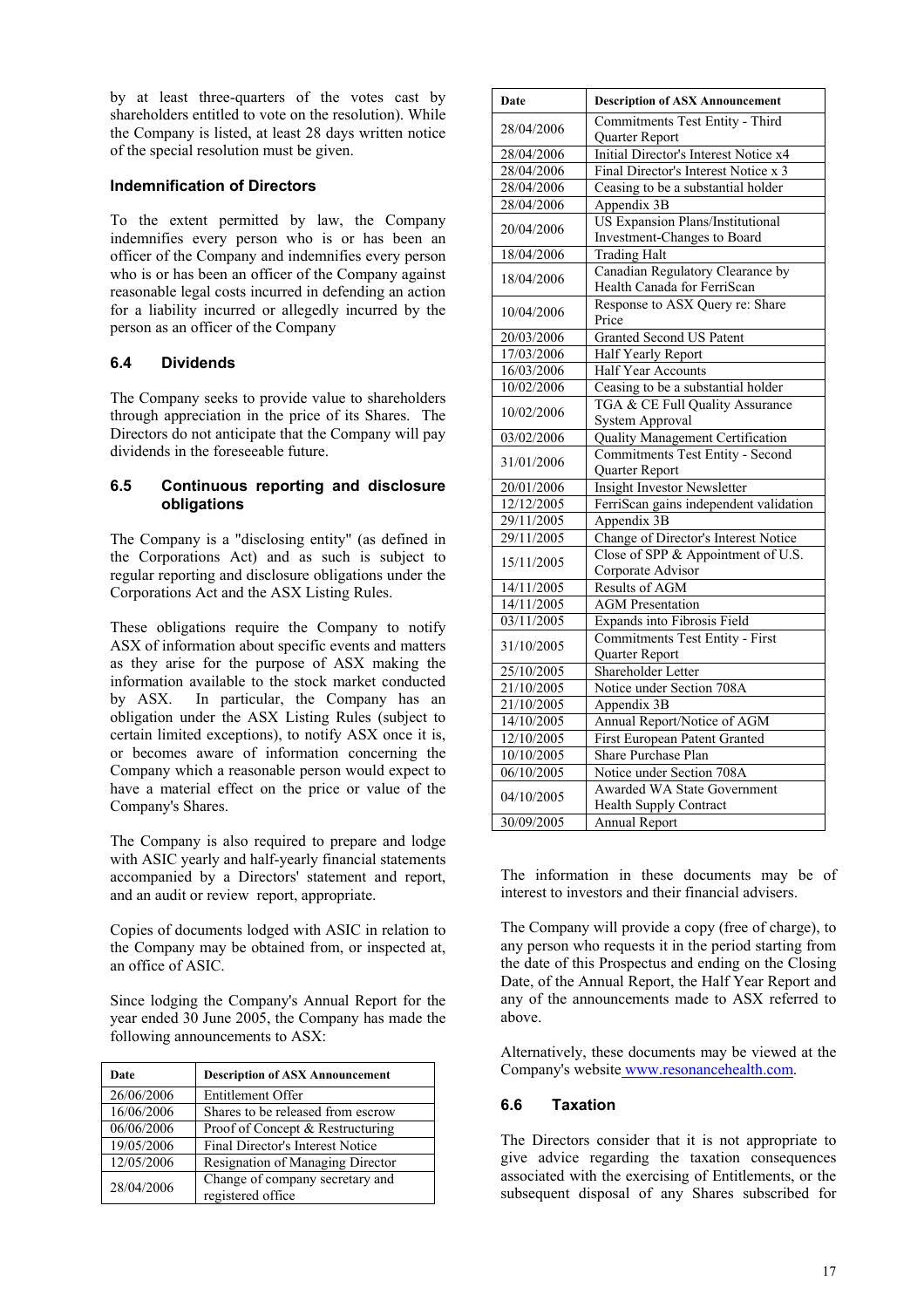under this Prospectus. The Directors recommend that all Eligible Shareholders consult their own professional tax advisors.

#### **6.7 Interests of Directors**

Other than as set out below or elsewhere in this Prospectus, no Director has, or had within two years before lodgement of this Prospectus with ASIC any interest in:

- the formation or promotion of the Company;
- property acquired or proposed to be acquired by the Company in connection with its formation or promotion, or the Entitlements Issue; or
- the Entitlements Issue,

and no amounts have been paid or agreed to be paid and no benefits have been given or agreed to be given to any Director:

- to induce him or her to become, or to qualify him or her as, a Director; or
- for services provided by him or her in connection with the formation or promotion of the Company, or the Entitlements Issue.

The directors have interests in Resonance shares and options as follows:

| Name             | Number of<br><b>Ordinary Shares</b> | Number of<br><b>Options</b> |
|------------------|-------------------------------------|-----------------------------|
| Dr. G W Pace     | Nil                                 | Nil                         |
| Mr G Aird        | Nil                                 | Nil                         |
| Mr. I Anderson   | 1,394,900 <sup>+</sup>              | Nil                         |
| Mr. M Dalsin     | 250,000                             | Nil                         |
| Mr. R Green      | 250,000                             | Nil                         |
| Dr. A Walker     | Nil                                 | 590,000                     |
| Dr. M Wooldridge | 224,742                             | 1,140,927                   |

+ Mr Anderson also holds 83,334 Class F Performance Shares which, in certain circumstances, may convert to ordinary Shares.

Although some Options held by Directors have vested and could be exercised before the Record Date in order to participate in the Entitlements Issue those Directors holding Options do not intend to exercise them as the relevant exercise prices are above the current market price of Shares.

The Company has agreements with 2 entities that are affiliated with directors Michael Dalsin and Roger Greene.

The first agreement is with Montgomery Pacific Group, LLC (**MPG**). Mr Dalsin and Mr Greene each own 31.5% of MPG. The Company has agreed to

pay MPG a fee of 1% of the value of all equity funds MPG is responsible for raising for the Company. The Company has also agreed, subject to shareholder approval, to issue 1,000,000 Shares to MPG when the volume weighted average trading price of the Shares in Resonance over a 40 trading day period equals or exceed AU\$0.40.

MPG received 833,334 Shares for services rendered to the Company before Mr Greene and Mr Dalsin were appointed as Directors. Those Shares are held by MPG for the benefit of the owners of MPG and are in the process of being transferred to them. Of those 833,334 Shares, Mr Greene and Mr Dalsin each have a relevant interest in 250,000 Shares.

Secondly, the Company pays a monthly retainer of US\$15,000 to Stanmore Capital Partners, LLC (**Stanmore**) under an agreement with that company. Mr Dalsin and Mr Greene each own 50% of Stanmore. In addition to its monthly retainer which is payable for corporate advisory and acquisition sourcing and negotiation services, Stanmore is entitled to receive a success fee on the closing of any relevant acquisition sourced by it of 3% of the total consideration payable, with a minimum fee of US\$75,000 in respect of any relevant acquisition. Upon the Company executing any letter of intent involving an acquisition sourced by Stanmore, Stanmore is entitled to receive a milestone fee of US\$75,000, which is credited against the 3% fee referred to above payable on successful closing of the acquisition. With respect to the potential acquisition being negotiated in relation to the Target Company (see Section 3.4 for more details), Stanmore is entitled, subject to shareholder approval, to receive 7,000,000 Shares in Resonance upon closing, if that occurs. Stanmore is also entitled to receive a fee of 6% of all equity funds raised by the Company from subscribers introduced by Stanmore.

While MPG and Stanmore will receive no fees in relation to the issue of New Shares to existing Shareholders under the Offer, if any Shortfall Shares are placed with third parties as a result of introductions by MPG or Stanmore, they may be entitled to receive a procurement fee of 7% of the aggregate subscription amount of those placed Shortfall Shares (split between them as follows: 1% for MPG and 6% for Stanmore).

In addition, an entity associated with Director Guy Aird, Domain Capital Pty Ltd, may, if any Shortfall Shares are placed with third parties as a result of introductions by it, be entitled to receive a procurement fee of 7% of the aggregate subscription amount of those placed Shortfall Shares.

# *Directors' Remuneration*

Under the Company's Constitution, the Directors are entitled to be paid such remuneration as is authorised by an ordinary resolution of the Company in general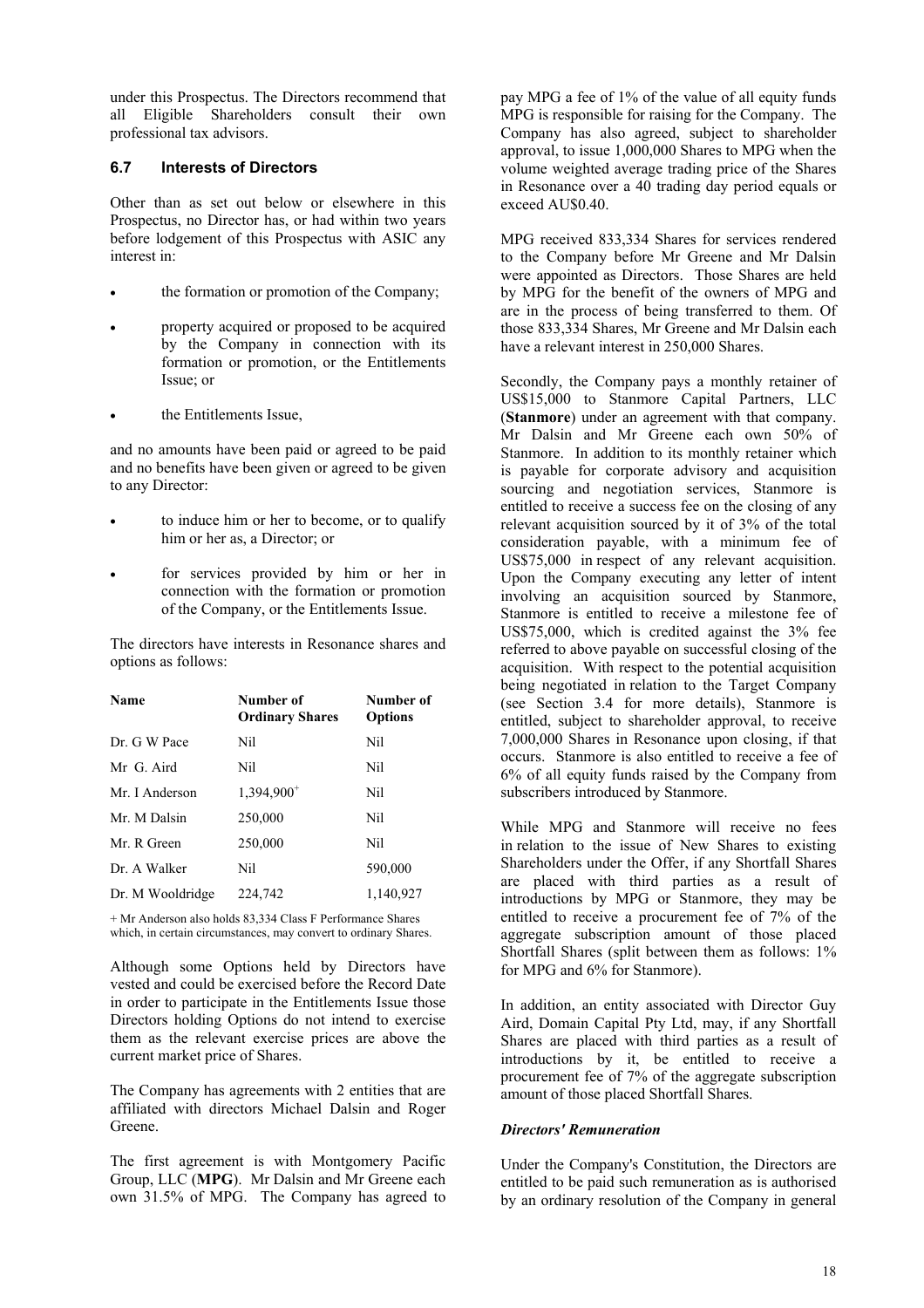meeting (excluding remuneration of Managing or Executive Directors). The amount that the Company has currently authorised Directors to receive is a maximum of \$250,000 plus statutory superannuation to be divided between them as Directors' fees. Currently the Directors do not receive any cash consideration as Directors' fees but it is intended that a proposal will be put to shareholders before the end of calendar 2006 for approval of an equity and/or cash-based remuneration scheme for directors.

If a Director undertakes any work additional to the ordinary duties of a Director, or undertakes travel for the Company's business at the request of the Board, the Directors may decide to pay that Director additional remuneration which is not included in the above limits. Directors are also entitled to reasonable travelling, accommodation and other expenses for attending meetings while engaged in the Company's business.

If the Directors appoint any Managing Director or Executive Director, they will determine the remuneration payable to that person for his or her services, which will be additional to the amount that the Company has authorised the Directors to receive.

#### *Directors' Indemnities and Insurance*

The Company has executed deeds of access and indemnity in favour of each Director. The indemnity is subject to the restrictions prescribed in the Corporations Act. Subject to the terms of the deed, it also gives Directors a right of access to Board papers.

# **6.8 Interests of Other Persons**

Other than as set out below or elsewhere in this Prospectus, no person named in this Prospectus as performing a function in a professional, advisory or other capacity in connection with the preparation or distribution of this Prospectus, a promoter of the Company, or a financial services licensee named in the Prospectus as a financial services licensee involved in the Entitlements Issue, holds or held at any time within two years before lodgment of this Prospectus with ASIC any interest in:

- the formation or promotion of the Company;
- property acquired or proposed to be acquired by the company in connection with its formation or promotion or the Entitlements Issue; or
- the Entitlements Issue,

and no amounts have been paid or agreed to be paid and no benefits have been given or agreed to be given to any of those persons for services rendered by him or her in connection with the formation or promotion of the Company or the Entitlements Issue.

Clayton Utz have acted as lawyers to the Entitlements Issue for which an amount of \$40,000 exclusive of GST has been paid or has agreed to be paid.

# **6.9 Consents**

The following parties have given written consent, which has not been withdrawn at the time of lodgement of this Prospectus with the ASIC, in the following terms:

HLB Mann Judd has given its consent to be named in the Prospectus as auditor of Resonance and to the inclusion of statements referring to the historical audited and reviewed accounts of Resonance in the form and context in which they are included.

Clayton Utz has given its consent to be named in the Prospectus as lawyers to the Entitlements Issue in the form and context in which it is named.

Advanced Share Registry Services has given its consent to be named in the Prospectus as Share Registry in the form and context in which it is named.

Each of the companies and firms named in this Section:

- has not authorised or caused the issue of this Prospectus;
- has not made any statement in this Prospectus, or any statement on which a statement in this Prospectus is based, except where expressly stated above;
- to the maximum extent permitted by law, expressly disclaims and takes no responsibility for any part of this Prospectus other than a reference to its name and except where expressly stated above; and
- was not involved in the preparation of the Prospectus or any part of it except where expressly attributed to that person.

# **6.10 Entitlements Issue expenses**

The expenses of the Entitlements Issue are expected to be \$75,000. These expenses include corporate advisory, legal, listing and other administrative fees as well as printing, advertising and other expenses relating to the Prospectus.

The Company may pay procurement fees in connection with the placement of any Shortfall Shares as set out in section 1.14. It is not possible at the date of this prospectus to determine the total amount of the procurement fees payable, if any, as this will depend on the number of Shortfall Shares, if any, placed through relevant third parties. By way of hypothetical example, if procurement fees of 7% were payable in respect of the placement of Shortfall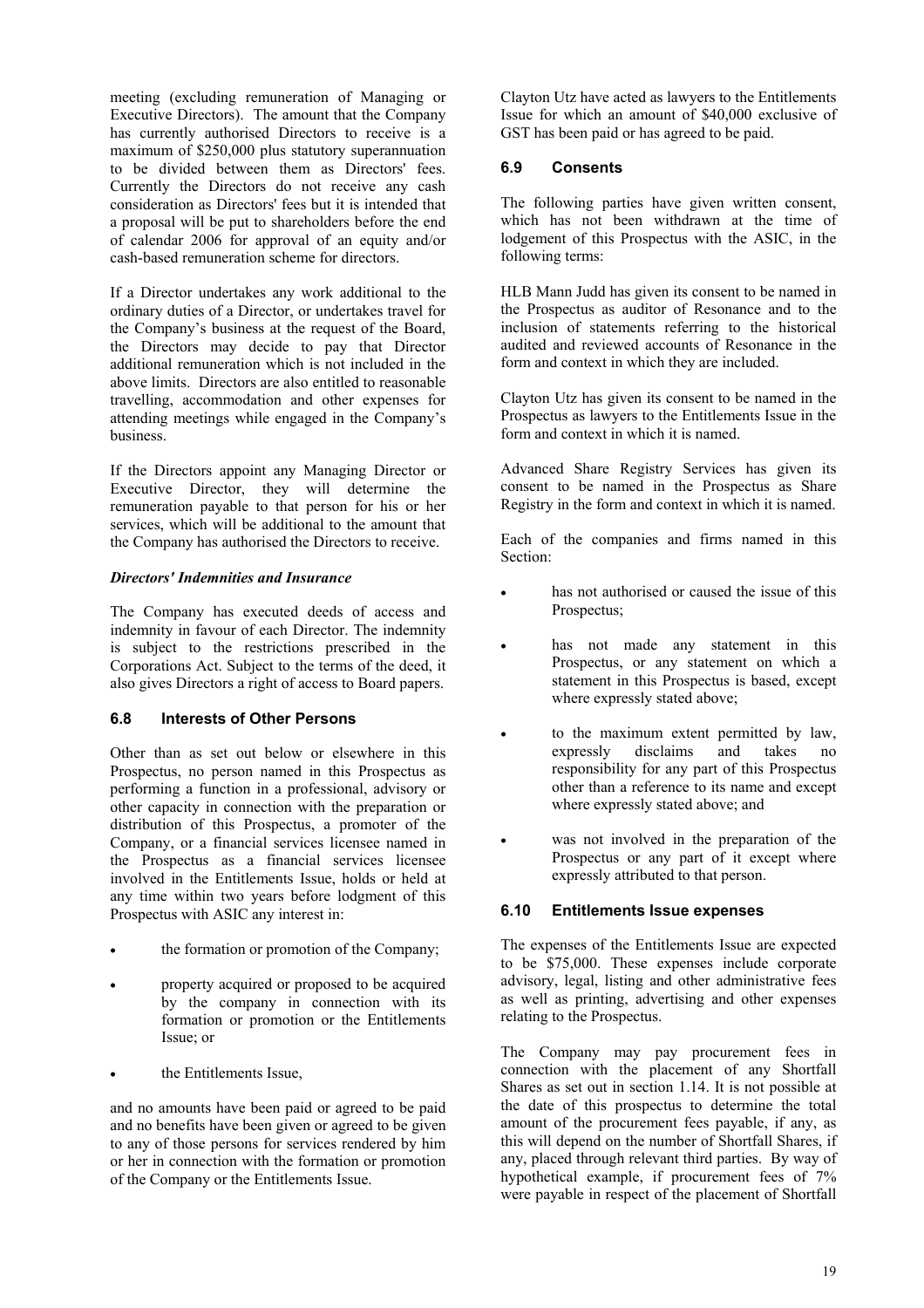Shares with an aggregate subscription price of \$1 million, those fees would be \$70,000 exclusive of GST.

All expenses are payable by the Company.

# **6.11 Privacy**

If you apply for New Shares, you will provide personal information to the Company and Advanced Share Registry Services. Company laws and tax laws require some of the information to be collected and kept. The Company will collect, hold and use the information provided by you to process your application and to administer your investment in the Company.

If you do not provide the information requested in the Entitlement and Acceptance Form, the Company and the Share Registry may not be able to process your application.

The Company may disclose your personal information for purposes related to your investment to the Company's agents and service providers. The types of agents and service providers that may be provided with your personal information and the circumstances in which your personal information may be shared are:

- the Share Registry for ongoing administration of the shareholder register,
- printers and other companies for the purpose of preparation and distribution of statements and for handling mail; and
- legal and accounting firms, auditors, contractors, consultants and other advisers for the purpose of administering, and advising, on the Shares and for associated actions.

The Company complies with its legal obligations under the Privacy Act 1988 (Cth).

You may request access to your personal information held by (or on behalf of) the Company. You may be required to pay a reasonable charge to the Share Registry in order to access your personal information. You can request access to your personal information by writing to or telephoning the Share Registry as follows:

#### **6.12 Governing law**

This Prospectus, the Entitlements Issue and the contracts formed on acceptance of the Applications are governed by the law applicable in Queensland, Australia. Each Applicant submits to the exclusive jurisdiction of the courts of Queensland, Australia.

## **6.13 Directors authorisation**

Each Director of Resonance Health Limited has given, and has not withdrawn, their consent to the lodgement of this Prospectus with ASIC.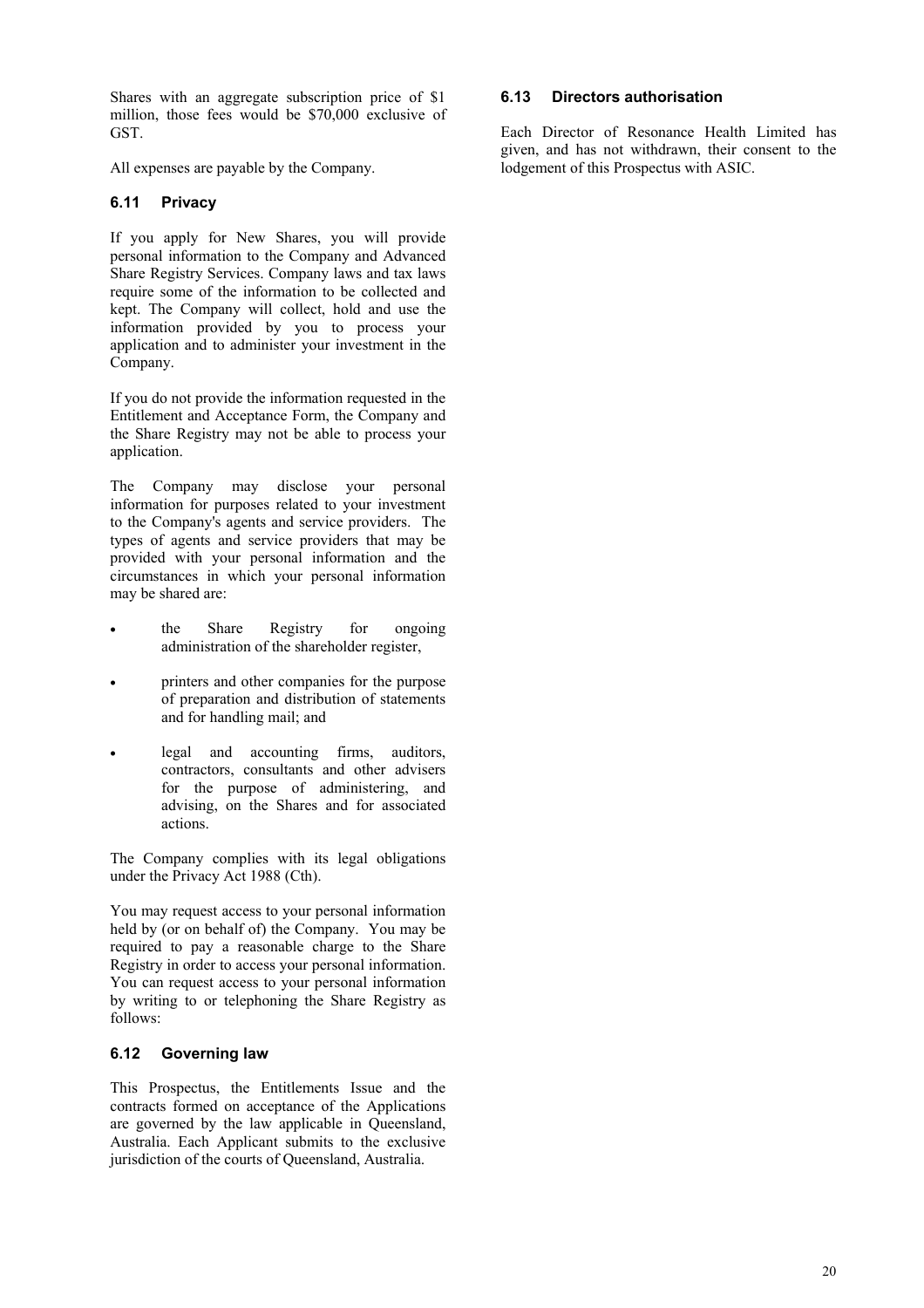# **7. DEFINITIONS**

These definitions are provided to assist persons in understanding some of the expressions used in this Prospectus.

| <b>Additional New</b><br><b>Shares</b>       | New Shares in addition to an Eligible<br>Shareholder's Entitlement for which an<br>Applicant makes an Application.                                                                               |
|----------------------------------------------|--------------------------------------------------------------------------------------------------------------------------------------------------------------------------------------------------|
| <b>Annual Report</b>                         | The 30 June 2005 Annual Report of the<br>Company as lodged with ASIC and ASX.                                                                                                                    |
| <b>Applicant</b>                             | A person who submits an Entitlement and<br>Acceptance Form.                                                                                                                                      |
| <b>Application</b><br>Money                  | Money received from Applicants<br>in<br>respect of their Applications                                                                                                                            |
| <b>ASIC</b>                                  | Australian Securities<br>and Investments<br>Commission                                                                                                                                           |
| ASTC<br><b>Settlement</b><br>Rules           | means the operating rules of the settlement<br>facility operated by ASX Settlement and<br>Transfer Corporation Pty Limited,<br>as<br>amended from time to time.                                  |
| ASX                                          | Australian Stock Exchange Limited.                                                                                                                                                               |
| <b>Auditor</b>                               | HLB Mann Judd (WA Partnership)                                                                                                                                                                   |
| <b>Board</b>                                 | The Board of Directors of Resonance.                                                                                                                                                             |
| <b>Business Day</b>                          | Has the same meaning as in the Listing<br>Rules.                                                                                                                                                 |
| <b>CHESS</b>                                 | ASX<br>House<br>Electronic<br>Clearing<br>Subregister System.                                                                                                                                    |
| <b>Closing Date</b>                          | 1 August 2006 or such earlier or later time<br>as the Directors may determine.                                                                                                                   |
| Company or<br><b>Resonance</b>               | Resonance Health Limited ABN 96 006<br>762 492                                                                                                                                                   |
| <b>Constitution</b>                          | The constitution of the Company                                                                                                                                                                  |
| <b>Corporations</b><br>Act                   | Corporations Act 2001 (Cth)                                                                                                                                                                      |
| <b>Directors</b>                             | Directors of Resonance                                                                                                                                                                           |
|                                              |                                                                                                                                                                                                  |
| <b>Eligible</b><br><b>Shareholder</b>        | A Shareholder of the Company, as at the<br>Record Date, other than a Non-qualifying<br>Foreign Shareholder.                                                                                      |
| <b>Entitlement</b>                           | Each Shareholder's right to subscribe for<br>New Shares on the terms of the Offer.                                                                                                               |
| <b>Entitlements</b><br><b>Issue or Offer</b> | The<br>non-renounceable pro rata issue<br>pursuant to this Prospectus by the<br>Company of 3 New Shares for 4 Shares at<br>an issue price of two cents per New Share.                            |
| <b>Entitlement and</b><br>Acceptance<br>Form | The Entitlement and Acceptance Form<br>accompanying this Prospectus that sets out<br>Entitlement of Shareholders<br>the<br>to<br>subscribe for New Shares pursuant to the<br>Entitlements Issue. |
| FerriScan <sup>®</sup>                       | See section 3.3                                                                                                                                                                                  |
| FibroScreen                                  | See section 3.2                                                                                                                                                                                  |
| <b>Half Year</b><br>Report                   | The 31 December 2005 Half Year Report<br>for the Company as lodged with ASIC and<br>ASX.                                                                                                         |
| <b>Listing Rules</b>                         | The listing rules of ASX.                                                                                                                                                                        |
| <b>New Shares</b>                            | Shares to be issued pursuant to this<br>Prospectus.                                                                                                                                              |
| Non-qualifying<br>Foreign<br>Shareholder     | A Shareholder, as at the Record Date,<br>whose registered address is not situated in<br>Australia or New Zealand.                                                                                |
| <b>Offer</b>                                 | means the offer of New Shares under this<br>Prospectus                                                                                                                                           |

| <b>Prospectus</b>                   | This Prospectus.                                                                                     |
|-------------------------------------|------------------------------------------------------------------------------------------------------|
| <b>Record Date</b>                  | 5.00 pm Perth time on 17 July 2006.                                                                  |
| Register                            | The register of Shareholders of the<br>Company.                                                      |
| Resonance                           | See definition of Company.                                                                           |
| Securities<br><b>Clearing House</b> | The Clearing House which governs the<br>administration of CHESS                                      |
| <b>Share Registry</b>               | <b>Advanced Share Registry Services</b>                                                              |
| <b>Shareholders</b>                 | Holders of Shares                                                                                    |
| <b>Shares</b>                       | Ordinary shares in the capital of the<br>Company.                                                    |
| <b>Shortfall Shares</b>             | New Shares for which successful valid<br>applications have not been received by the<br>Closing Date. |